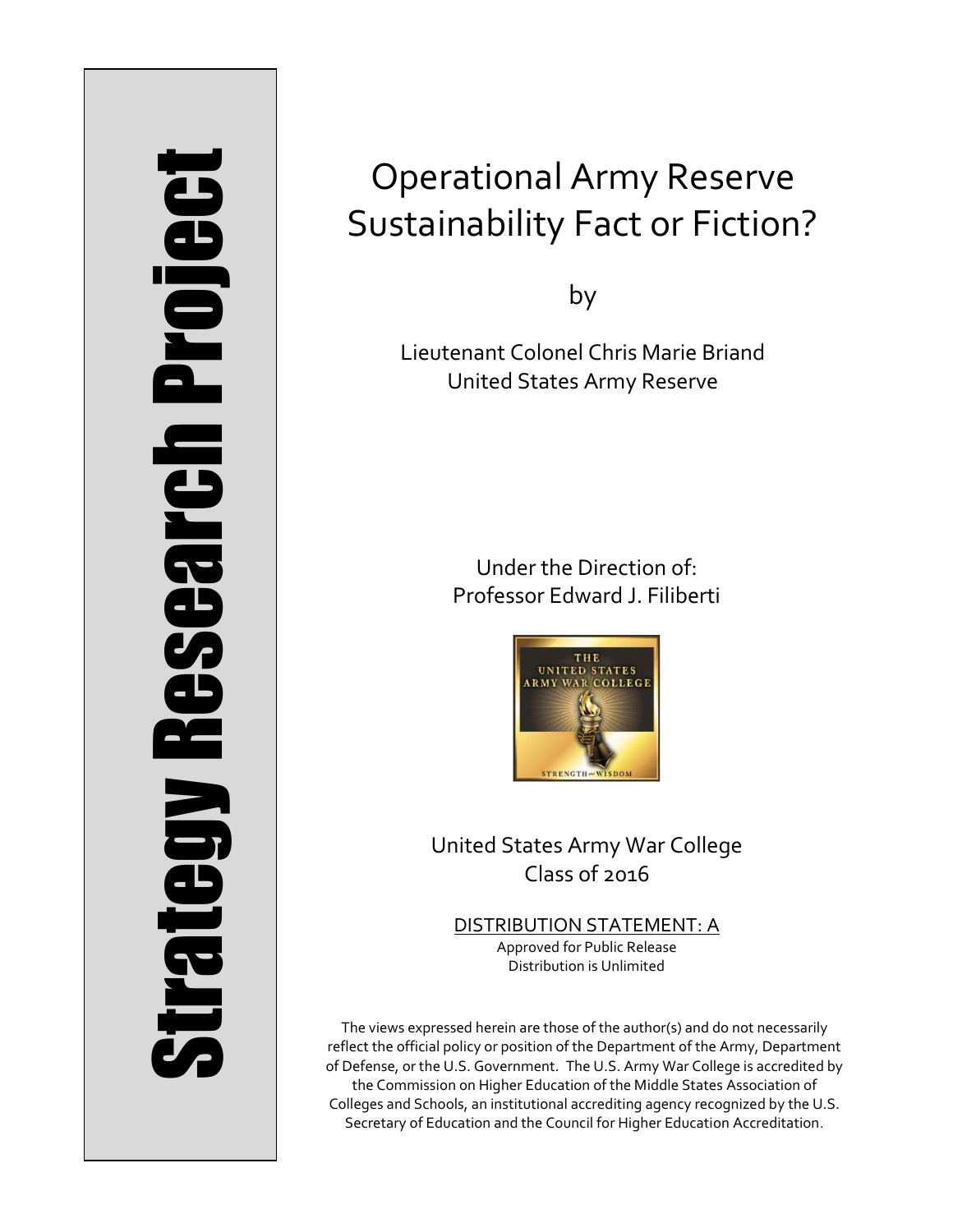| The public reporting burden for this collection of information is estimated to average 1 hour per response, including the time for reviewing instructions, searching existing data sources, gathering and<br>maintaining the data needed, and completing and reviewing the collection of information. Send comments regarding this burden estimate or any other aspect of this collection of information, including<br>suggestions for reducing the burden, to Department of Defense, Washington Headquarters Services, Directorate for Information Operations and Reports (0704-0188), 1215 Jefferson Davis Highway, Suite<br>1204, Arlington, VA 22202-4302. Respondents should be aware that notwithstanding any other provision of law, no person shall be subject to any penalty for failing to comply with a collection of information<br>if it does not display a currently valid OMB control number. PLEASE DO NOT RETURN YOUR FORM TO THE ABOVE ADDRESS.<br>3. DATES COVERED (From - To)<br>1. REPORT DATE (DD-MM-YYYY)<br>2. REPORT TYPE<br>STRATEGY RESEARCH PROJECT<br>01-04-2016<br><b>4. TITLE AND SUBTITLE</b><br><b>5a. CONTRACT NUMBER</b><br>Operational Army Reserve Sustainability Fact or Fiction?<br><b>5b. GRANT NUMBER</b><br><b>5c. PROGRAM ELEMENT NUMBER</b><br>6. AUTHOR(S)<br><b>5d. PROJECT NUMBER</b><br>Lieutenant Colonel Chris Marie Briand<br><b>5e. TASK NUMBER</b><br><b>United States Army Reserve</b><br><b>5f. WORK UNIT NUMBER</b><br>7. PERFORMING ORGANIZATION NAME(S) AND ADDRESS(ES)<br>8. PERFORMING ORGANIZATION<br><b>REPORT NUMBER</b><br>Professor Edward J. Filiberti<br>9. SPONSORING/MONITORING AGENCY NAME(S) AND ADDRESS(ES)<br>10. SPONSOR/MONITOR'S ACRONYM(S)<br>U.S. Army War College, 122 Forbes Avenue, Carlisle, PA 17013<br><b>11. SPONSOR/MONITOR'S REPORT</b><br><b>NUMBER(S)</b><br><b>12. DISTRIBUTION / AVAILABILITY STATEMENT</b><br>Distribution A: Approved for Public Release. Distribution is Unlimited.<br>Please consider submitting to DTIC for worldwide availability? YES: $X$ or NO: $\Box$ (student check one)<br>Project Adviser recommends DTIC submission?<br>YES: $X$ or NO: $\Box$ (PA check one)<br><b>13. SUPPLEMENTARY NOTES</b><br>Word Count: 7,100<br><b>14. ABSTRACT</b> |  |  |  |  |  |
|----------------------------------------------------------------------------------------------------------------------------------------------------------------------------------------------------------------------------------------------------------------------------------------------------------------------------------------------------------------------------------------------------------------------------------------------------------------------------------------------------------------------------------------------------------------------------------------------------------------------------------------------------------------------------------------------------------------------------------------------------------------------------------------------------------------------------------------------------------------------------------------------------------------------------------------------------------------------------------------------------------------------------------------------------------------------------------------------------------------------------------------------------------------------------------------------------------------------------------------------------------------------------------------------------------------------------------------------------------------------------------------------------------------------------------------------------------------------------------------------------------------------------------------------------------------------------------------------------------------------------------------------------------------------------------------------------------------------------------------------------------------------------------------------------------------------------------------------------------------------------------------------------------------------------------------------------------------------------------------------------------------------------------------------------------------------------------------------------------------------------------------------------------------------------------------------------------------------------------------------------------------------|--|--|--|--|--|
|                                                                                                                                                                                                                                                                                                                                                                                                                                                                                                                                                                                                                                                                                                                                                                                                                                                                                                                                                                                                                                                                                                                                                                                                                                                                                                                                                                                                                                                                                                                                                                                                                                                                                                                                                                                                                                                                                                                                                                                                                                                                                                                                                                                                                                                                      |  |  |  |  |  |
|                                                                                                                                                                                                                                                                                                                                                                                                                                                                                                                                                                                                                                                                                                                                                                                                                                                                                                                                                                                                                                                                                                                                                                                                                                                                                                                                                                                                                                                                                                                                                                                                                                                                                                                                                                                                                                                                                                                                                                                                                                                                                                                                                                                                                                                                      |  |  |  |  |  |
|                                                                                                                                                                                                                                                                                                                                                                                                                                                                                                                                                                                                                                                                                                                                                                                                                                                                                                                                                                                                                                                                                                                                                                                                                                                                                                                                                                                                                                                                                                                                                                                                                                                                                                                                                                                                                                                                                                                                                                                                                                                                                                                                                                                                                                                                      |  |  |  |  |  |
|                                                                                                                                                                                                                                                                                                                                                                                                                                                                                                                                                                                                                                                                                                                                                                                                                                                                                                                                                                                                                                                                                                                                                                                                                                                                                                                                                                                                                                                                                                                                                                                                                                                                                                                                                                                                                                                                                                                                                                                                                                                                                                                                                                                                                                                                      |  |  |  |  |  |
|                                                                                                                                                                                                                                                                                                                                                                                                                                                                                                                                                                                                                                                                                                                                                                                                                                                                                                                                                                                                                                                                                                                                                                                                                                                                                                                                                                                                                                                                                                                                                                                                                                                                                                                                                                                                                                                                                                                                                                                                                                                                                                                                                                                                                                                                      |  |  |  |  |  |
|                                                                                                                                                                                                                                                                                                                                                                                                                                                                                                                                                                                                                                                                                                                                                                                                                                                                                                                                                                                                                                                                                                                                                                                                                                                                                                                                                                                                                                                                                                                                                                                                                                                                                                                                                                                                                                                                                                                                                                                                                                                                                                                                                                                                                                                                      |  |  |  |  |  |
|                                                                                                                                                                                                                                                                                                                                                                                                                                                                                                                                                                                                                                                                                                                                                                                                                                                                                                                                                                                                                                                                                                                                                                                                                                                                                                                                                                                                                                                                                                                                                                                                                                                                                                                                                                                                                                                                                                                                                                                                                                                                                                                                                                                                                                                                      |  |  |  |  |  |
|                                                                                                                                                                                                                                                                                                                                                                                                                                                                                                                                                                                                                                                                                                                                                                                                                                                                                                                                                                                                                                                                                                                                                                                                                                                                                                                                                                                                                                                                                                                                                                                                                                                                                                                                                                                                                                                                                                                                                                                                                                                                                                                                                                                                                                                                      |  |  |  |  |  |
|                                                                                                                                                                                                                                                                                                                                                                                                                                                                                                                                                                                                                                                                                                                                                                                                                                                                                                                                                                                                                                                                                                                                                                                                                                                                                                                                                                                                                                                                                                                                                                                                                                                                                                                                                                                                                                                                                                                                                                                                                                                                                                                                                                                                                                                                      |  |  |  |  |  |
|                                                                                                                                                                                                                                                                                                                                                                                                                                                                                                                                                                                                                                                                                                                                                                                                                                                                                                                                                                                                                                                                                                                                                                                                                                                                                                                                                                                                                                                                                                                                                                                                                                                                                                                                                                                                                                                                                                                                                                                                                                                                                                                                                                                                                                                                      |  |  |  |  |  |
|                                                                                                                                                                                                                                                                                                                                                                                                                                                                                                                                                                                                                                                                                                                                                                                                                                                                                                                                                                                                                                                                                                                                                                                                                                                                                                                                                                                                                                                                                                                                                                                                                                                                                                                                                                                                                                                                                                                                                                                                                                                                                                                                                                                                                                                                      |  |  |  |  |  |
|                                                                                                                                                                                                                                                                                                                                                                                                                                                                                                                                                                                                                                                                                                                                                                                                                                                                                                                                                                                                                                                                                                                                                                                                                                                                                                                                                                                                                                                                                                                                                                                                                                                                                                                                                                                                                                                                                                                                                                                                                                                                                                                                                                                                                                                                      |  |  |  |  |  |
|                                                                                                                                                                                                                                                                                                                                                                                                                                                                                                                                                                                                                                                                                                                                                                                                                                                                                                                                                                                                                                                                                                                                                                                                                                                                                                                                                                                                                                                                                                                                                                                                                                                                                                                                                                                                                                                                                                                                                                                                                                                                                                                                                                                                                                                                      |  |  |  |  |  |
|                                                                                                                                                                                                                                                                                                                                                                                                                                                                                                                                                                                                                                                                                                                                                                                                                                                                                                                                                                                                                                                                                                                                                                                                                                                                                                                                                                                                                                                                                                                                                                                                                                                                                                                                                                                                                                                                                                                                                                                                                                                                                                                                                                                                                                                                      |  |  |  |  |  |
| After years of deployments, the US Army Reserve Components (RC), comprised of both the Army<br>National Guard and Army Reserve, have emerged and been recognized as critical components of the<br>"operational" Army. As the military continues the post OIF/OEF drawdown, the Army needs to reexamine<br>its Total Force concept and revise its current readiness model to capitalize on the capabilities as well as<br>the economies and efficiencies inherent with the reliance on the RC. The RC provides a cost effective<br>solution to help field a balanced and affordable force capable of meeting the full range of mission<br>requirements. Importantly, the USAR provides capabilities that augment, supplement and are unique with<br>those provided by the Active Component (AC). Central to optimizing the AC-RC force mix for the Total<br>Force is the development of a viable force generation model and codification of what has been loosely<br>termed as the "Operational Reserve." This paper examines and defines the "Operational Reserve,"<br>assesses readiness and resourcing challenges with operationalizing the RC, and recommends a stratified<br>strategic management process to exploit the capabilities and cost effectiveness of the US Army Reserve.<br><b>15. SUBJECT TERMS</b>                                                                                                                                                                                                                                                                                                                                                                                                                                                                                                                                                                                                                                                                                                                                                                                                                                                                                                                                                 |  |  |  |  |  |
| <b>Total Force Policy, ARFORGEN, Force Generation</b>                                                                                                                                                                                                                                                                                                                                                                                                                                                                                                                                                                                                                                                                                                                                                                                                                                                                                                                                                                                                                                                                                                                                                                                                                                                                                                                                                                                                                                                                                                                                                                                                                                                                                                                                                                                                                                                                                                                                                                                                                                                                                                                                                                                                                |  |  |  |  |  |
| 16. SECURITY CLASSIFICATION OF:<br>18. NUMBER OF PAGES<br>19a. NAME OF RESPONSIBLE PERSON<br><b>17. LIMITATION</b><br><b>OF ABSTRACT</b><br>33                                                                                                                                                                                                                                                                                                                                                                                                                                                                                                                                                                                                                                                                                                                                                                                                                                                                                                                                                                                                                                                                                                                                                                                                                                                                                                                                                                                                                                                                                                                                                                                                                                                                                                                                                                                                                                                                                                                                                                                                                                                                                                                       |  |  |  |  |  |
| <b>b. ABSTRACT</b><br>c. THIS PAGE<br>a. REPORT<br>19b. TELEPHONE NUMBER (w/area code)<br>UU<br>UU<br>UU<br>UU                                                                                                                                                                                                                                                                                                                                                                                                                                                                                                                                                                                                                                                                                                                                                                                                                                                                                                                                                                                                                                                                                                                                                                                                                                                                                                                                                                                                                                                                                                                                                                                                                                                                                                                                                                                                                                                                                                                                                                                                                                                                                                                                                       |  |  |  |  |  |

**Standard Form 298** (Rev. 8/98), Prescribed by ANSI Std. Z39.18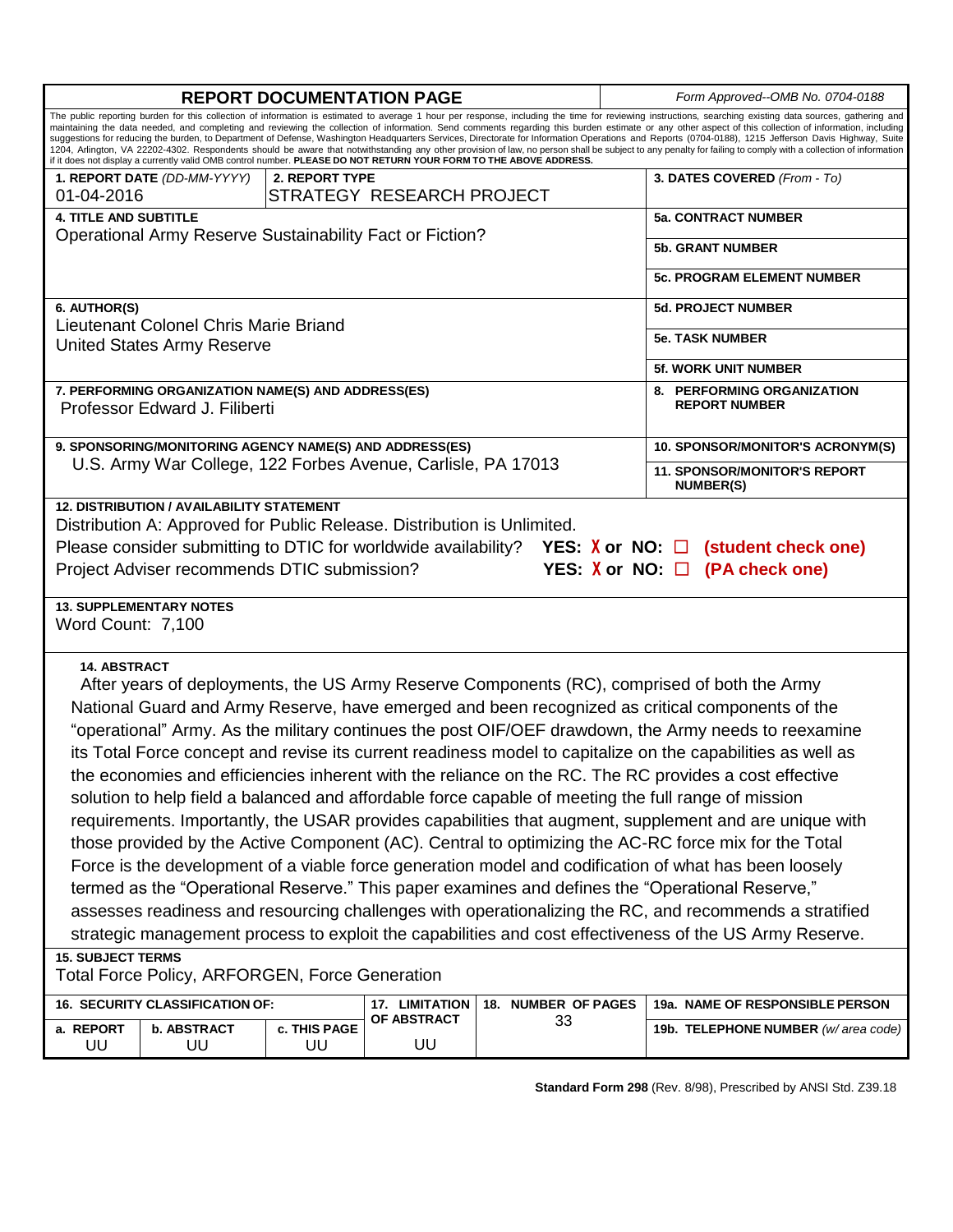# Operational Army Reserve Sustainability Fact or Fiction?

(7,100 words)

### **Abstract**

After years of deployments, the US Army Reserve Components (RC), comprised of both the Army National Guard and Army Reserve, have emerged and been recognized as critical components of the "operational" Army. As the military continues the post OIF/OEF drawdown, the Army needs to reexamine its Total Force concept and revise its current readiness model to capitalize on the capabilities as well as the economies and efficiencies inherent with the reliance on the RC. The RC provides a cost effective solution to help field a balanced and affordable force capable of meeting the full range of mission requirements. Importantly, the USAR provides capabilities that augment, supplement and are unique with those provided by the Active Component (AC). Central to optimizing the AC-RC force mix for the Total Force is the development of a viable force generation model and codification of what has been loosely termed as the "Operational Reserve." This paper examines and defines the "Operational Reserve," assesses readiness and resourcing challenges with operationalizing the RC, and recommends a stratified strategic management process to exploit the capabilities and cost effectiveness of the US Army Reserve.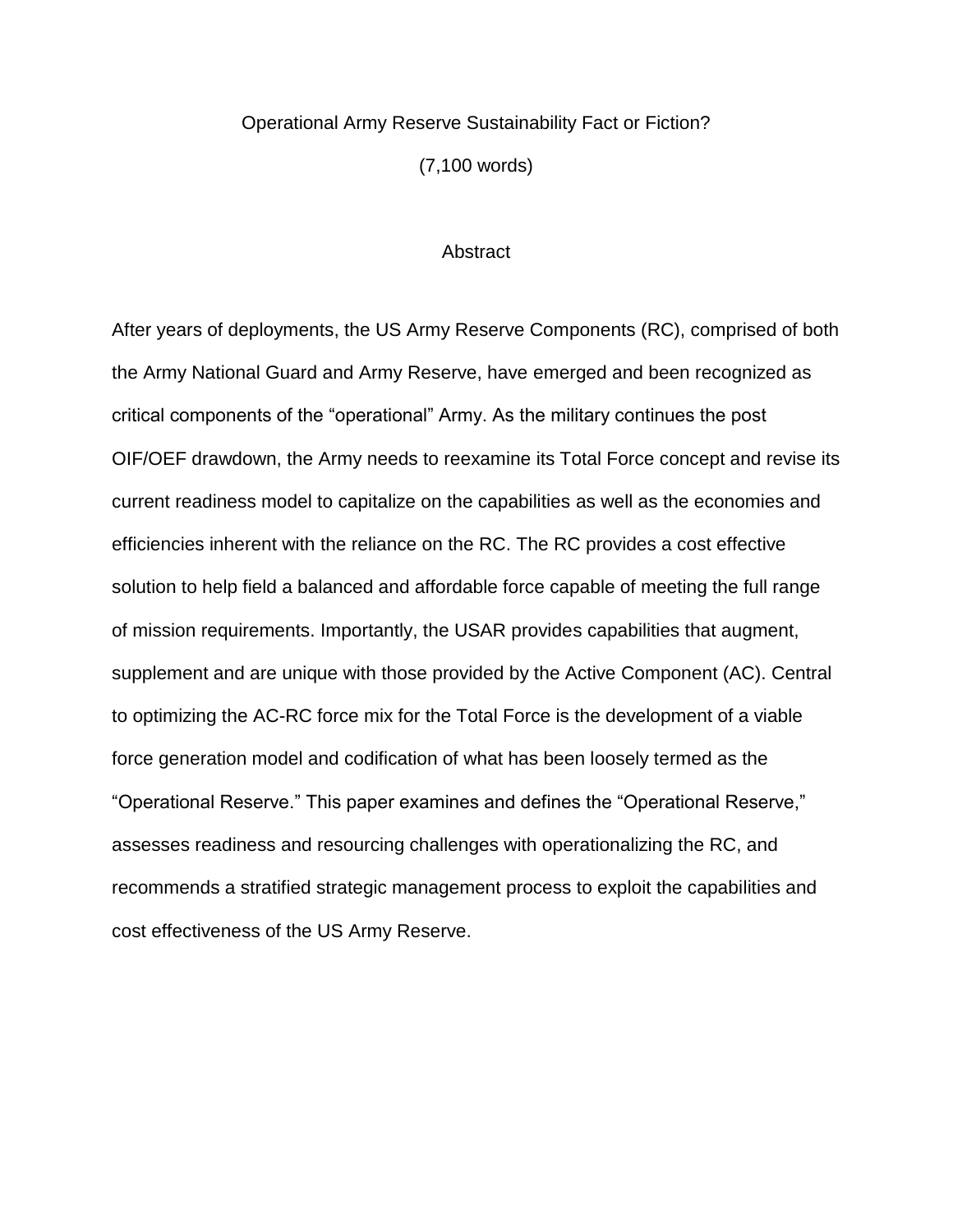# **Operational Army Reserve Sustainability Fact or Fiction?**

There is only one Army....We are not 10 divisions, we are 18 divisions. We're not 32 brigades; we're 60 brigades. And we're not 490,000 Soldiers; we are 980,000 Soldiers....We cannot conduct sustained land warfare without the Guard and the Reserve.

—General Milley<sup>1</sup>

This quote from General Milley, Army Chief of Staff, to senior Reserve Component (RC) officers in Nashville, Tennessee on September 11, 2015, is timely as the RC struggles to remain trained, ready and relevant in the constrained post OIF/OEF resource environment. However, is General Milley's statement an accurate projection of the future reliance on the RC; or is it wishful thinking? As the Army progresses on its post-OIF/OEF drawdown, the United States continues to face a broad range of threats to our national security interests. With a shrinking Active Component (AC) force structure, reliance on the RC will likely be even more, not less, essential. Consequently, it is important to objectively assess the conditions under which the RC became "operational" over the last decade of routine mobilizations and deployments and then develop a realistic readiness management approach that will effectively and efficiently meet the force requirements and account for the readiness constraints inherent with a component largely manned by part-time citizen-soldiers. The value of the RC as a member of the total force is in the additional force structure and capabilities it brings to the fight at a reduced overall cost compared with AC forces. <sup>2</sup> To optimize both readiness and potential cost savings requires the balancing of a multitude of factors.

Generally, the Army should not pay for unusable or excess reserve force readiness. The traditional AC-RC force-mix framework postulates that AC forces be used to respond to immediate, high probability and/or high risk mission requirements.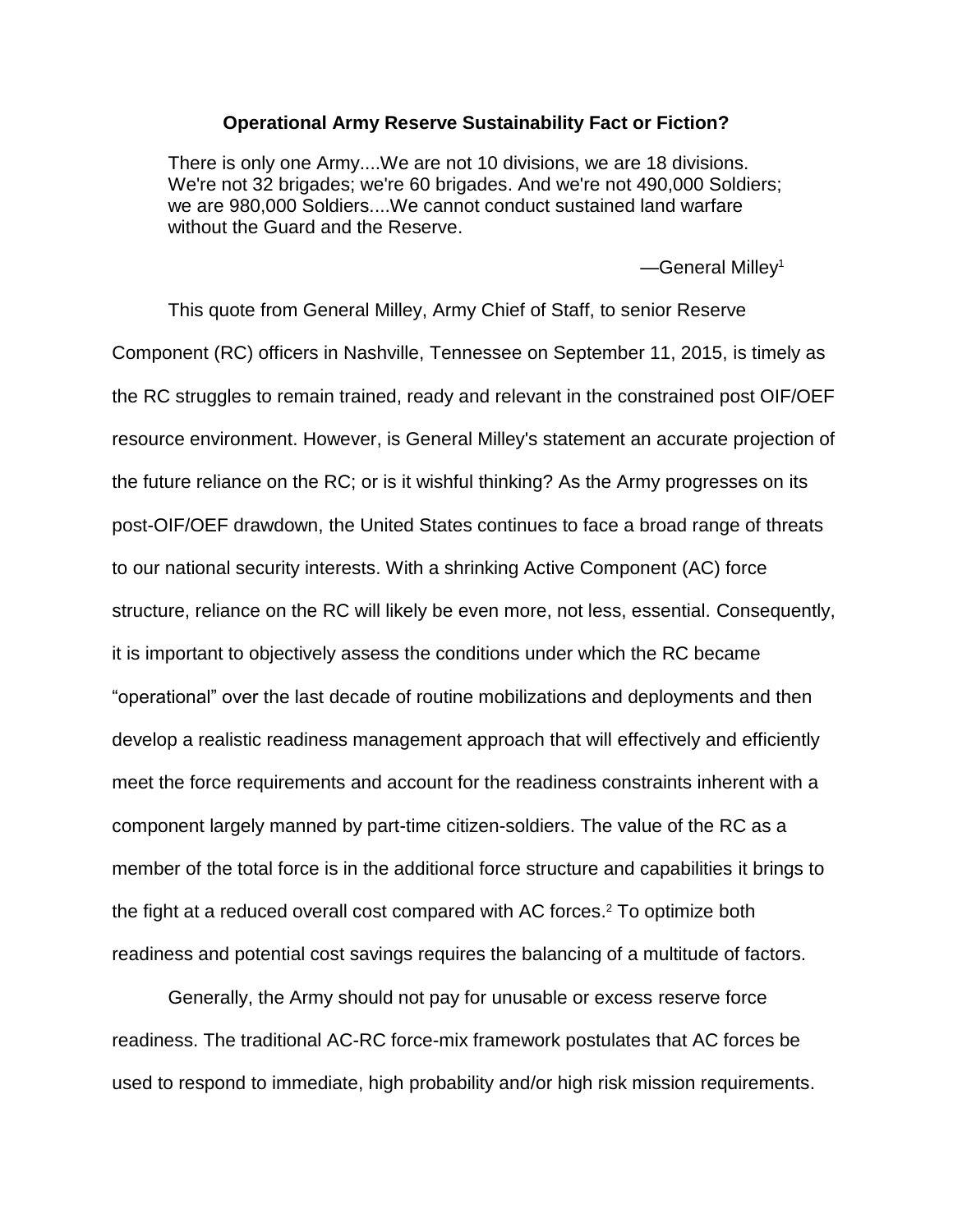Conversely, the RC forces are postured to be at some pre-determined readiness level and then mobilized, conduct a limited period of post-mobilization manning, equipping, and training, and then deploy in-stride with when their capabilities are required. Moreover, RC forces can be programmed to meet planned deployment missions and then conduct deliberate and focused pre-mobilization and post-mobilization preparation to meet the programmed mission employment timeline and readiness level.

To optimize RC force readiness and cost savings requires RC forces to be efficiently managed consistent with a range of situational factors. These include:

- When that unit/capability is required in theater for the contingency mission or major theater of war decisive operation;
- The readiness level needed to conduct routine planned peacetime engagement activities and support of civil authorities missions;
- Considerations of the perishability of unit-specific individual and collective training that may affect the duration of post mobilization training;
- The density of similar RC units that would allow for the cross-leveling of qualified personnel for the deployment/mission; and
- The corresponding throughput capacity of the mobilization and training base to process the total number of projected RC forces post-mobilization training needs; the capacity of strategic lift to move the total forces into the theater; as well as many others.<sup>3</sup>

These factors are unique for most every Standard Requirement Code (SRC) RC type organization and should be weighed and balanced when managing and resourcing the

readiness of the various units. Inherent in the efficient management of RC force

readiness is adhering to the concept of an "Operational Reserve." As the Army

continues to reduce force structure, the Army Reserve (AR) needs to revise its current

readiness model so that it capitalizes on its inherent cost savings while providing trained

and ready forces at the readiness levels required in time to meet mission requirements.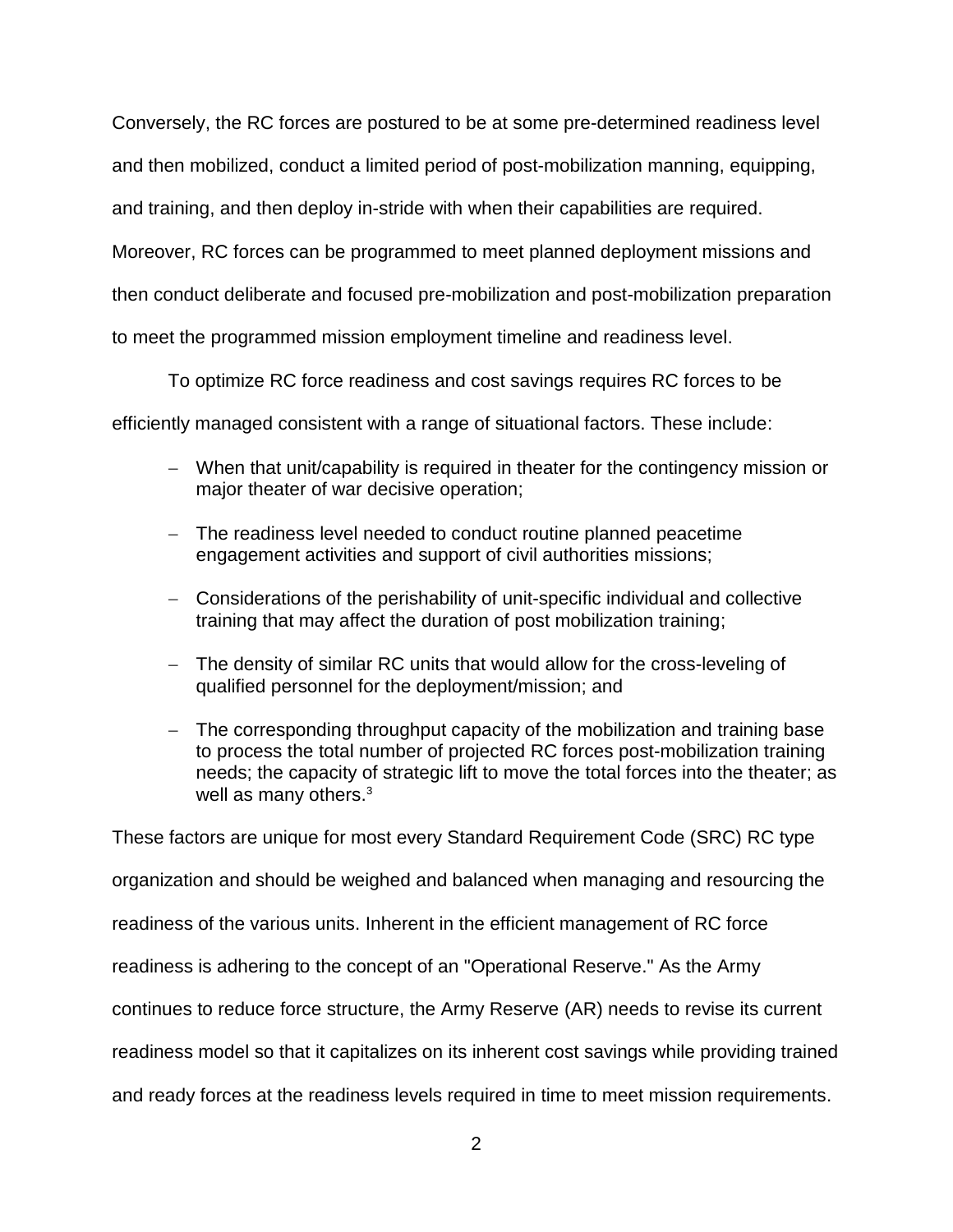This paper assesses how best to implement the "Operational Reserve" in a post OIF/OEF strategic environment. The paper examines the resources (manning, training, equipping, and maintaining) required to maintain an affordable level of operational readiness and the challenges inherent with the current readiness models when applied to the RC. The paper concludes by proposing a different readiness methodology for effectively and efficiently managing USAR operational availability through the use of a stratified readiness management approach. Before detailing the exigent readiness challenges facing the RC, it is useful to briefly examine the historical context that influences the current operational and strategic environment.

### History

The history of the AR includes the evolution of its role and use as a reserve force for the defense of the Nation. The RC began as a "Strategic Reserve" where units were kept at very low readiness levels waiting to respond to generally low-probably but highrisk mission requirements. Units were mobilized and then usually commenced a lengthy post-mobilization preparation period that required additional manning, equipping and training efforts to prepare the units for deployment and employment. The RC units were essentially held in stable tiered and low readiness levels and then "mobilized, trained, and deployed" when the situation warranted. Differently, the USAR employment in the recent OIF/OEF conflicts as a so called "OR" required the RC to continuously supplement the AC as an equally capable rotational force. Given the fairly stable deployment schedule, the RC was able to improve its pre-mobilization preparation and further focus their post-mobilization activities to progressively reach the readiness levels required to be deployed. The RC essentially transitioned to using the construct of "train, mobilize and deploy" by going through a relatively limited post-mobilization manning,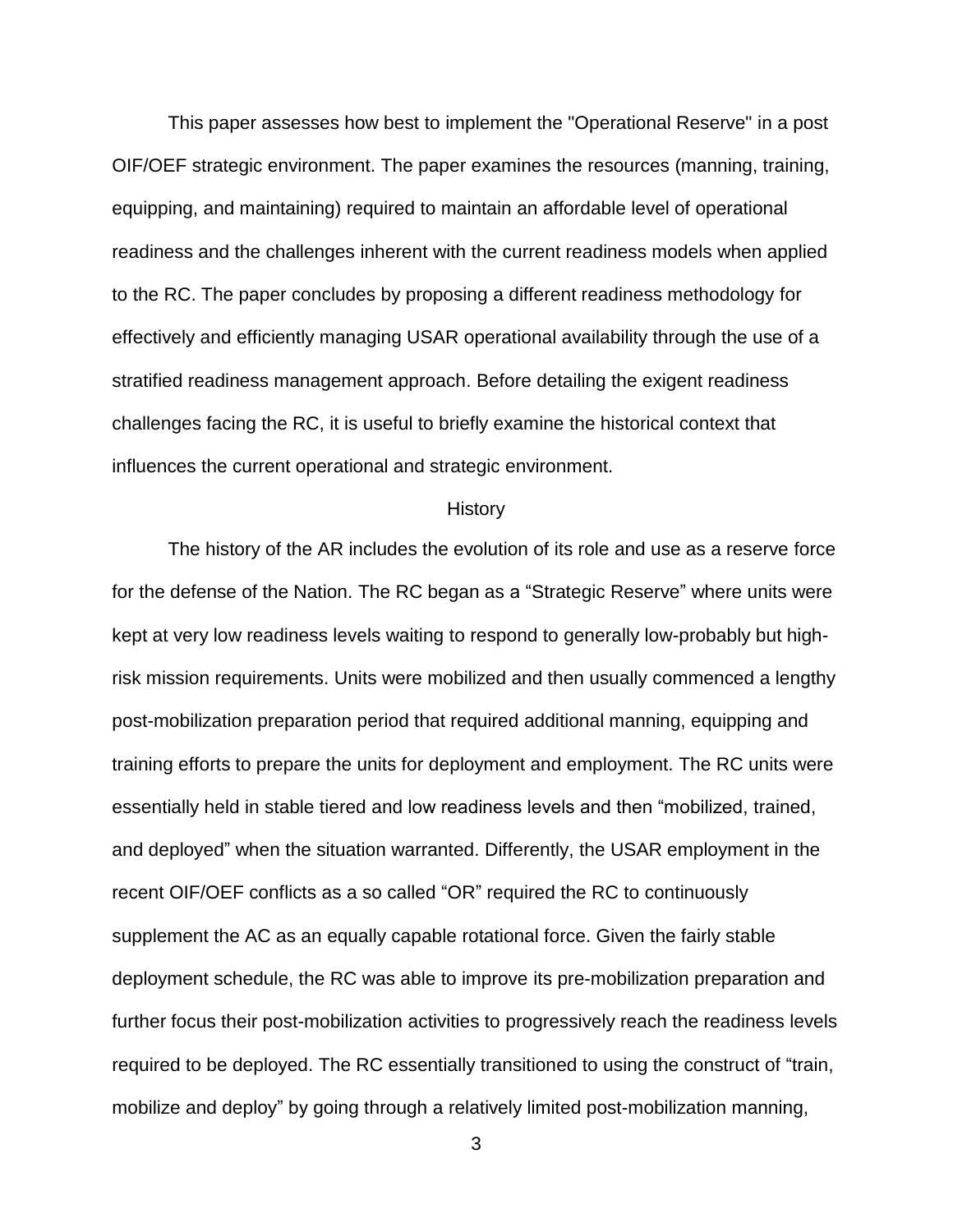equipping and training regimen. <sup>4</sup> This was a significant difference, not only because of the increased costs associated with maintaining higher readiness levels when not mobilized, but because it ensured the improved availability of the RC when called to meet a greater range of un-forecasted emergent mission requirements. There is a long storied history of the US Army Reserve leading to the recent bifurcated readiness construct that further informs proposed management approaches.

The AR was created by Congress in 1908 as the Medical Reserve Corps. "Then using its constitutional authority 'to raise and support armies,' Congress passed legislation in 1916 and 1920 creating the Organized Reserve Corps which included the Officer Reserve Corps, The Enlisted Reserve Corps and the ROTC." <sup>5</sup> The first activation of the AR was in 1916 when 3,000 AR soldiers were activated to supplement the AC when Pancho Villa attacked Columbus, New Mexico.<sup>6</sup> World War I saw extensive use of the AR with more than 160,000 Reservists being called up. Between the war years, the AR served in the Civilian Conservation Corps where 30,000 officers served as commanders and staff officers.<sup>7</sup> All of these call-ups employed the strategic model of mobilize, train, and deploy.

During World War II, twenty-six reserve divisions mobilized and roughly a quarter of all Army officers serving were Army Reservists. Next, the US participated in the Korean War which would be the last significant call up of the AR until Desert Storm. However, significant policy changes occurred during the interceding years. In 1961, 69,000 Reservists were called up for the Berlin Crisis. The call up proved less than successful with units lacking or having old or incompatible equipment and having personnel shortages…all of which hampered effective employment of the RC. This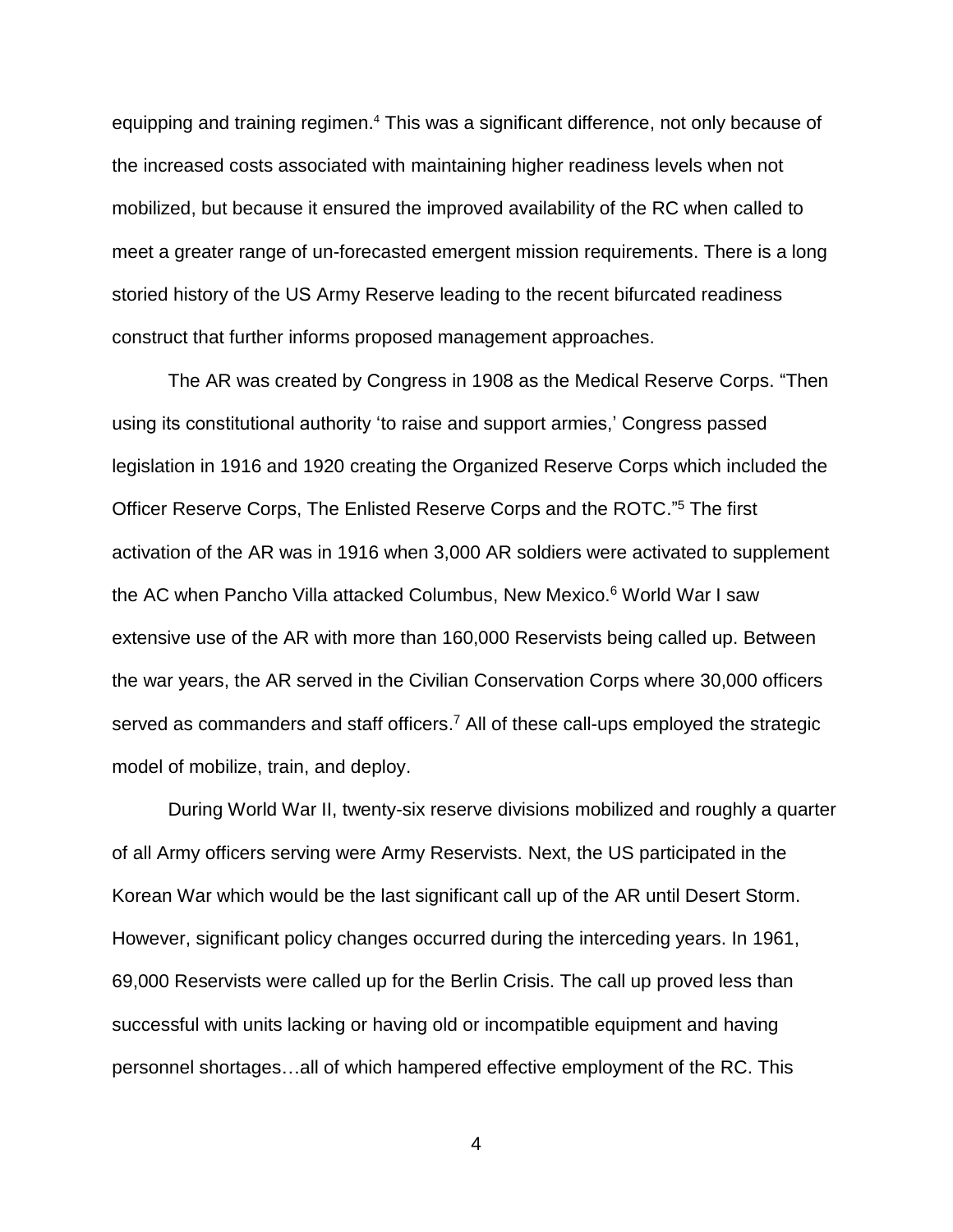experience may have contributed to the limited use of the RC in Vietnam where only 3500 Reservist were called up and deployed to active duty. $8$ 

Significantly, in 1973 the RC began its evolution towards its current management construct. With the elimination of the draft and reductions in funding, the Department of Defense was faced with critical issues on how to meet the significant force requirements portended by the constant threat of a global war against the Soviet Union and the Warsaw Pact.

As a response, the Department of Defense (DOD) introduced the Total Force Policy. This policy would initially address the force structure and corresponding manning shortfalls caused by the elimination of the draft, but created a greater reliance on the RC to provide unique and supplemental capabilities. In particular, the then Chief of Staff of the Army General Creighton Abrams, led the redesign of the AC-RC force mix so that the Active Army was dependent on the capabilities of the RC to meet wartime requirements. Consequently, in a national emergency, the AC could no longer go to war without mobilizing the RC and, as such, required Congressional approval for mobilization and, by implication, the support of the American people. This force structure construct was later termed the "Abrams Doctrine" and its effect, if not in its originally intended design, was that the Nation could not go to war without the support of the American public. <sup>9</sup> Based upon this "doctrine" the AC-RC force structure mix continued to be adjusted and the resourcing and readiness levels of select RC forces improved. Generally, those forces that were early in the flow according to the operational war plans were held at higher readiness levels. 10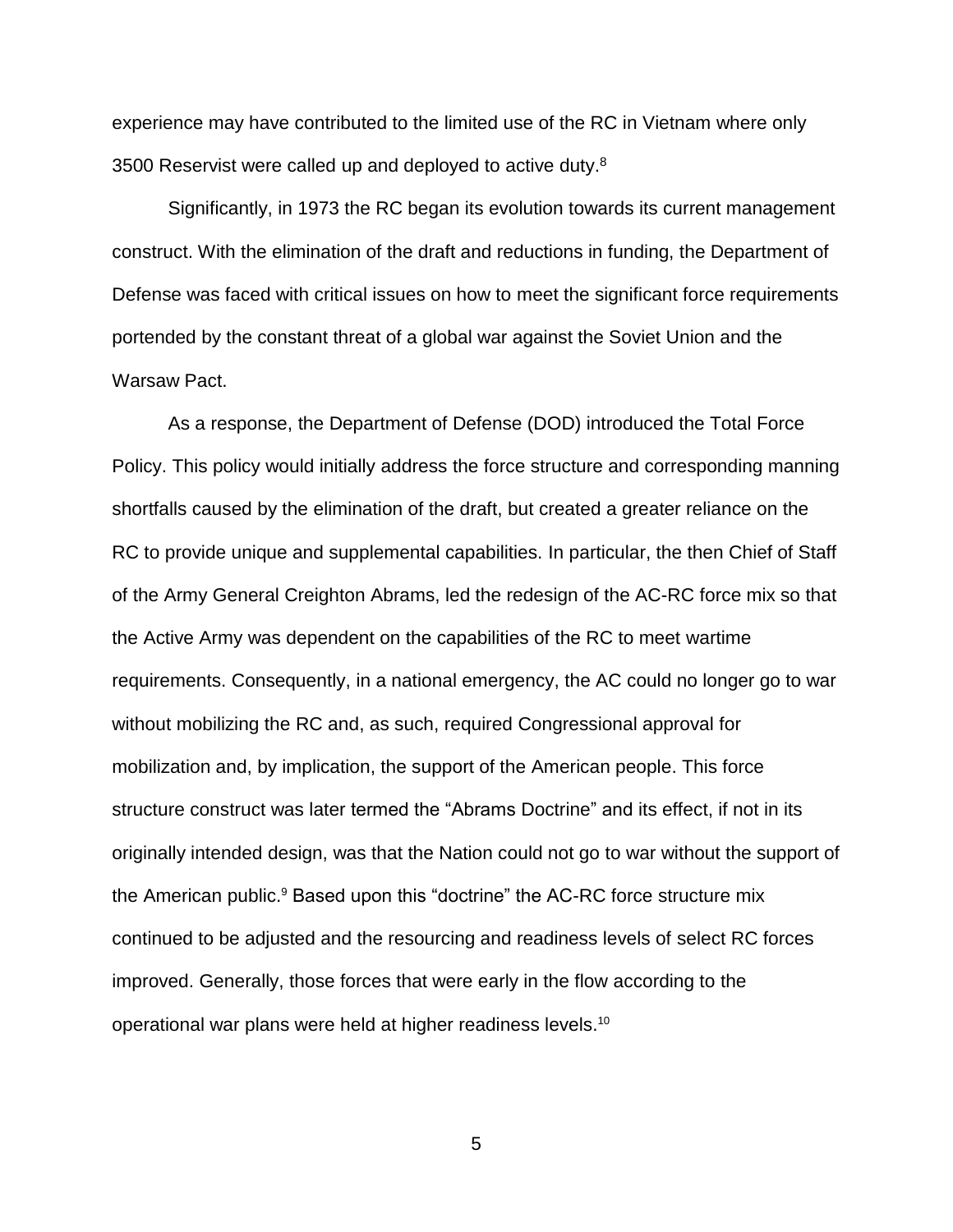While small numbers of reservists were used during the Cold War period, the next large call up of RC forces occurred during Desert Storm with mixed results for the RC. Several RC combat arms units, mainly artillery and Combat Support units, performed well. However, three Roundout Brigades that were mobilized for Desert Storm proved to be unprepared with inadequate readiness.<sup>11</sup> This again led to changes in the RC structure which are directly applicable to the post-war implementation of an "operational reserve" concept.

As a means to improve readiness of select RC units that the Army expected to rely upon for high priority mission requirements, the Army designated 15 Army National Guard Brigades as "Enhanced Separate Brigades (ESBs)" in 1993. The experience with ESBs is important in that it provides some insights into some of the challenges and lessons learned associated with managing a stratified readiness system within the RC. The 15 ESBs received specialized training and higher priority for resourcing than other National Guard units and were expected to attain a collective and individual training readiness level so that they could be fully deployable following a 90-day post mobilization preparation period.

To compensate for the inherent RC manning challenges, the ESB's were authorized 110% of their organizational design strength. <sup>12</sup> Both in a 1995 and 2000, the Government Accountability Office (GAO) conducted a study and published comprehensive reports on the US Army National Guard brigade readiness. They found that with increased priority the ESBs had improved their readiness levels but were still unable to meet the readiness goals. The reasons cited included:

- Personnel shortages;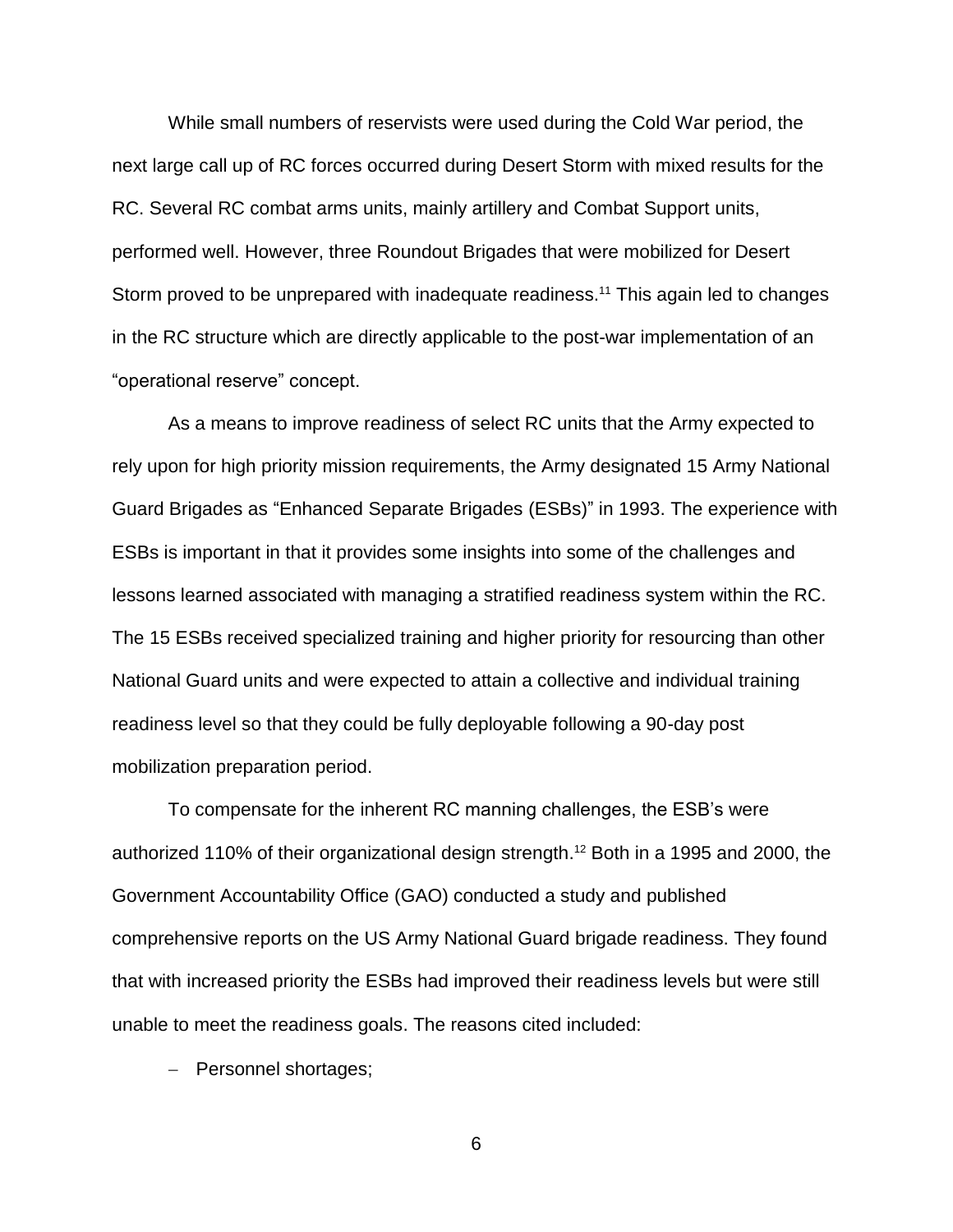- Various distracters causing the non-attendance of assigned personnel to training sessions;
- Not enough time to accomplish required training; highly subjective and inconsistent methodology for assessing readiness;
- Unrealistic expectations for achieving readiness standards in the time allocated;
- Attempting to train on too many tasks and not focusing or limiting training to essential tasks; and
- Inconsistent Army guidance as to the duration of post-mobilization preparation and that training tasks were not tied to actual war plans.<sup>13</sup>

In general, the GAO criticized the Army for not recognizing reserve training limitations, relying on unreliable subjective readiness assessments and not basing RC postmobilization timelines on actual military requirements. These issues may re-emerge as the Army responds to limited resources and attempts to retain and implement an "operational reserve."

Also in the 1990s, the United States Army Reserve Command (USARC) was created as a headquarters organized under Forces Command. This provided more centralized control of the AR. In an agreement with all three components, the National Guard was organized with combat arms and division level support units. The AR was reorganized with combat support and combat service support units mainly at the Corps and higher level. Congress wanted to leverage the AR by ensuring they were operationally equivalent to and manned, equipped and trained at the same levels of the AC. The concept of the "Operational Reserve" would continue to evolve over the next 25 years.<sup>14</sup>

The War on Terrorism would bring further changes to the RC. "Since September 11, 2001, the AR has deployed over 300,000 Soldiers globally providing unique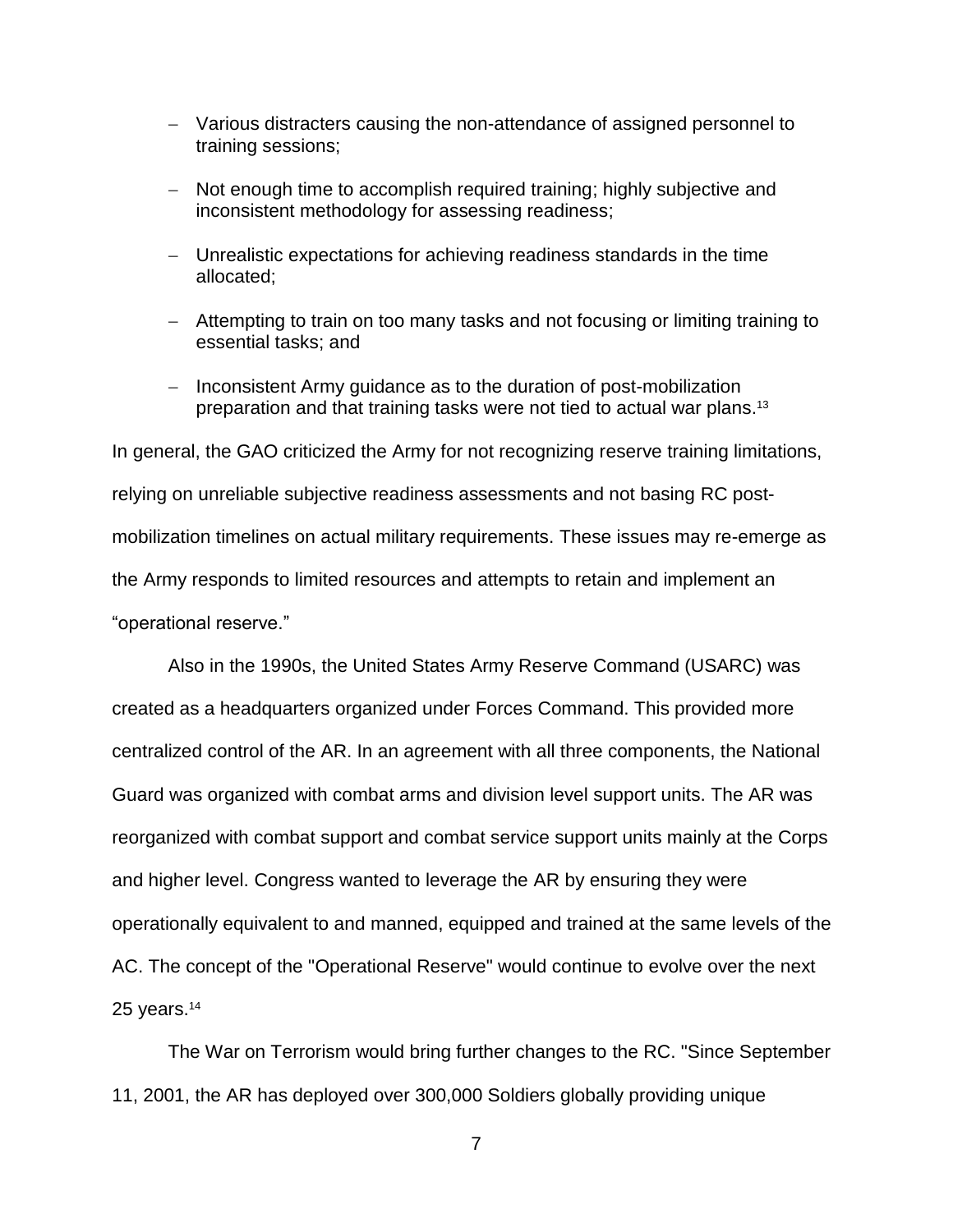enabling capabilities crucial to Joint Forces fulfilling National Defense Strategy demands."<sup>15</sup> The past twelve years of almost continuous rotational deployments has created what is touted as a well-trained and ready "Operational Reserve." The additional Congressional funding appropriations for Overseas Contingency Operations likely helped make it possible to sustain an "Operational Reserve." <sup>16</sup> Perhaps what most enabled the rotational operational use of the RC was the adoption of a new readiness model.

The Army Force Generation or ARFORGEN model was formally established in 2006. The ARFORGEN model was developed to provide a continuous flow of units for operations in OIF and OEF. While the RC proved that it could deploy and operate units in theater, the ARFORGEN model was unable to achieve its designed rotational employment (deploy-to-dwell) parameters due both to the high demand for forces and the shortage of available AC/RC force structure.<sup>17</sup> Moreover, to meet the readiness requirements of deploying forces required the cross-leveling of large numbers of qualified personnel and some equipment from non-deploying units, thus further reducing the readiness levels of those non-deployed units.

The manning turbulence was excessive. In essence, only unit patches moved along a designated timeline, whereas soldiers, equipment, families, and employers operated on inconsistent and ad hoc timelines.<sup>18</sup> After numerous complaints from soldiers and employers, the AR instituted a two-year stabilization policy before soldiers could be involuntarily cross-leveled or deployed again.<sup>19</sup> This two-year stabilization provided some relief from multiple individual deployments but still did not reduce the number of soldiers affected or the amount of cross-leveling required to meet the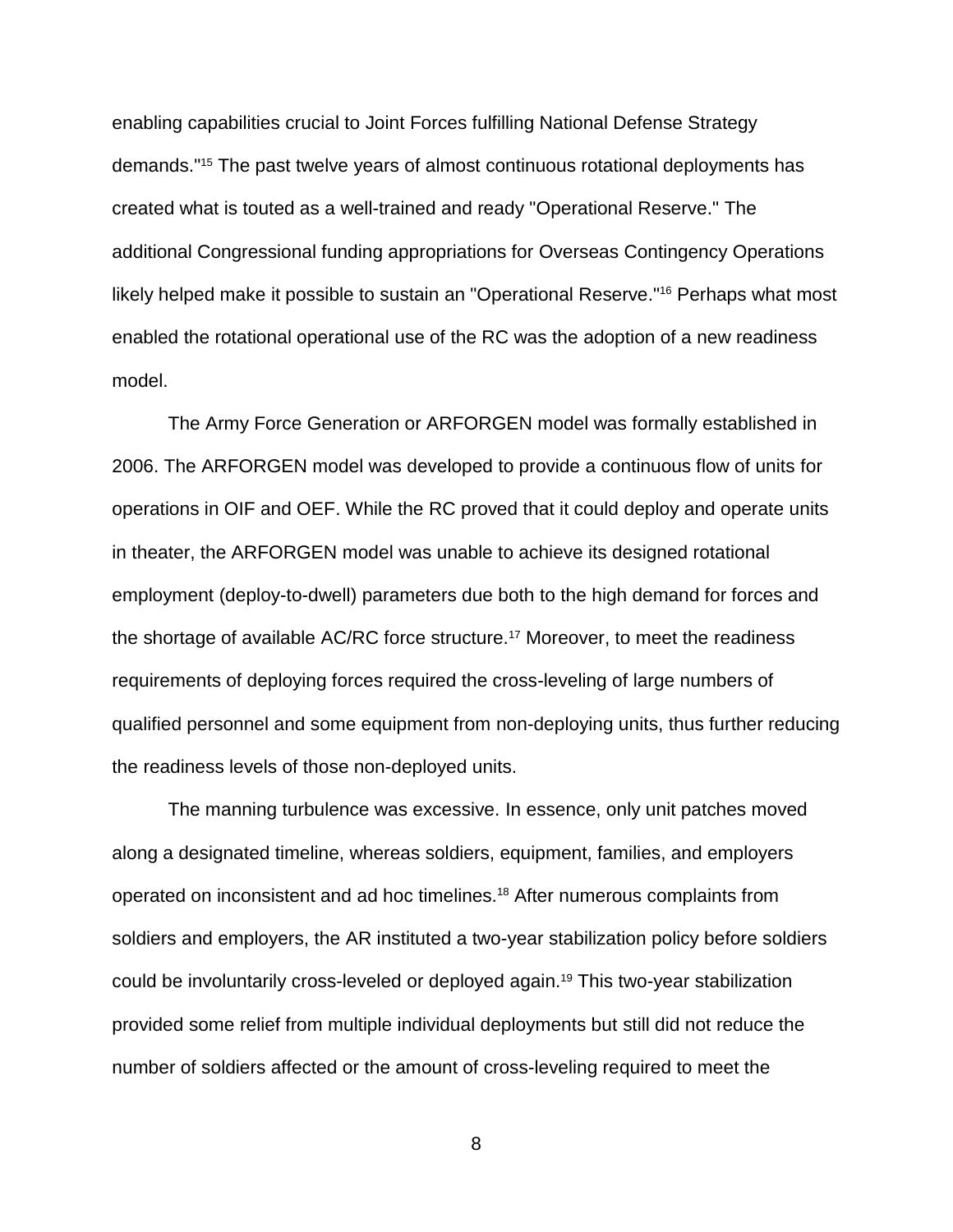deploying units' manning requirements. Clearly, the RC units were able to prepare, deploy and meet the operational mission requirements throughout the long OIF/OEF stabilization operations; however, the Army and RC cannot lose sight of the volatility of unit internal preparation timelines, the ad hoc manning measures, and the essential cannibalization of other non-deploying units.<sup>20</sup>

If managing the RC's "operational availability" for the future range of missions, these consequences would likely not be acceptable, especially for those RC units that are required early in the force flow. So what RC readiness levels are possible to attain in a non-mobilized status and are also cost effective to sustain for long periods of relative peace? Can the US afford to rotate readiness among non-deploying units for equity purposes or maintain excess force structure to allow for the cannibalization of other like-RC units when mobilized? If not, what aspects of the "Operational Reserve" remains feasible for the post OIF/OEF period?

Not surprisingly, the concept of the "Operational Reserve" continues to evolve and its post-war applicability and sustainability is highly debated amongst senior leadership. Lieutenant General (LTG) Jeffrey Talley, the current Chief of the AR and Commanding General of USARC, recently stated "To date, the Army has not established the specific equipping, manning and training levels required for an Operational Reserve, nor adequately budgeted for most of the costs required for sustaining the AR in an Operational role." Though the training readiness requirements of an "Operational Reserve" is ill-defined, the current condition and funding for the USAR is not in accordance with DoD Total Force Policy, that requires the reserve component to be manned, equipped, trained and integrated as an operational force to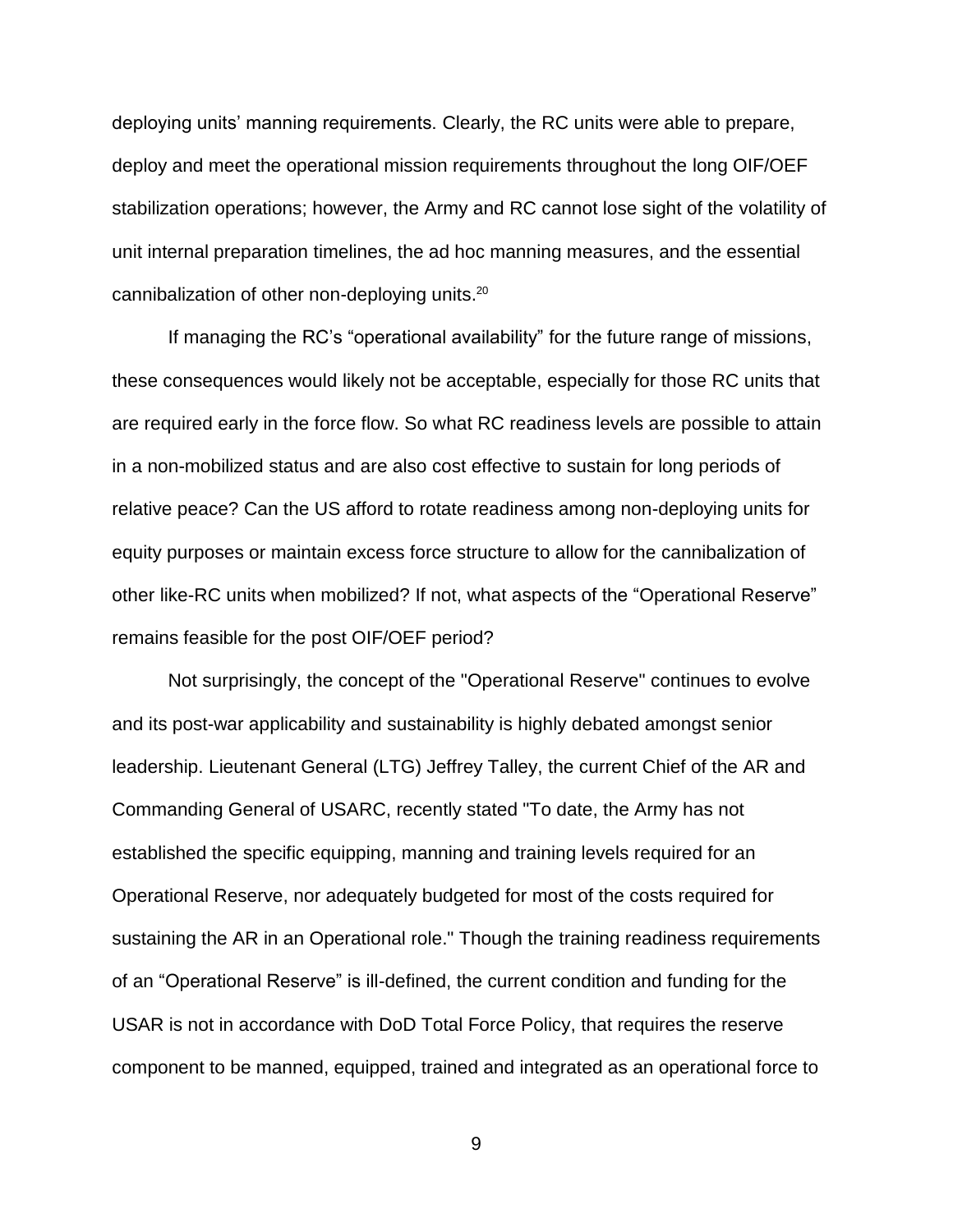provide "predictable, recurring and sustainable capabilities."<sup>21</sup> Establishing and sustaining an "Operational Reserve" is subject to a wide range of interpretations that requires clarification.

### "Operational Reserve"

As discussed earlier, the concept of the "Operational Reserve" is widely debated. Its definition alone has caused confusion with both civilian and military leaders. A memorandum to the Secretary of Defense dated January 14, 2013 from Major General Arnold L. Punaro, US Marine Corps (Ret), Chairman, Reserve Forces Policy Board, concluded, "The Board found that senior defense officials use the phrase "Operational Reserve" inconsistently creating potential confusion within the Department in communications to Congress, and with the Public." <sup>22</sup> Also, if you reference formal publications to include Joint Publications, Quadrennial Defense Review, and the Commission on the National Guard and Reserves, you will find different definitions. For instance, Joint Publication 1-02, Department of Defense Dictionary of Military and Associated Terms, dated 8 November 2010, still defines OR in more tactical terms as "An emergency reserve of men and/or materiel established for the support of a specific operation (JP 5-0)." <sup>23</sup> While, the final report to Congress and the Secretary of Defense in the Commission on the National Guard and Reserves in 2008 defined OR as:

The total Reserve component structure which operates across the continuum of military missions performing both strategic and operational roles in peacetime, wartime, contingency, domestic emergencies and homeland defense operations. As such, the Services organize resource, equip, train, and utilize their Guard and Reserve components to support mission requirements to the same standards as their active components. Each Service's force generation plan prepares both units and individuals to participate in missions, across the full spectrum of military operations, in a cycle or periodic manner that provides predictability for the combatant commands, the Services, Service members, their families, and civilian employers. 24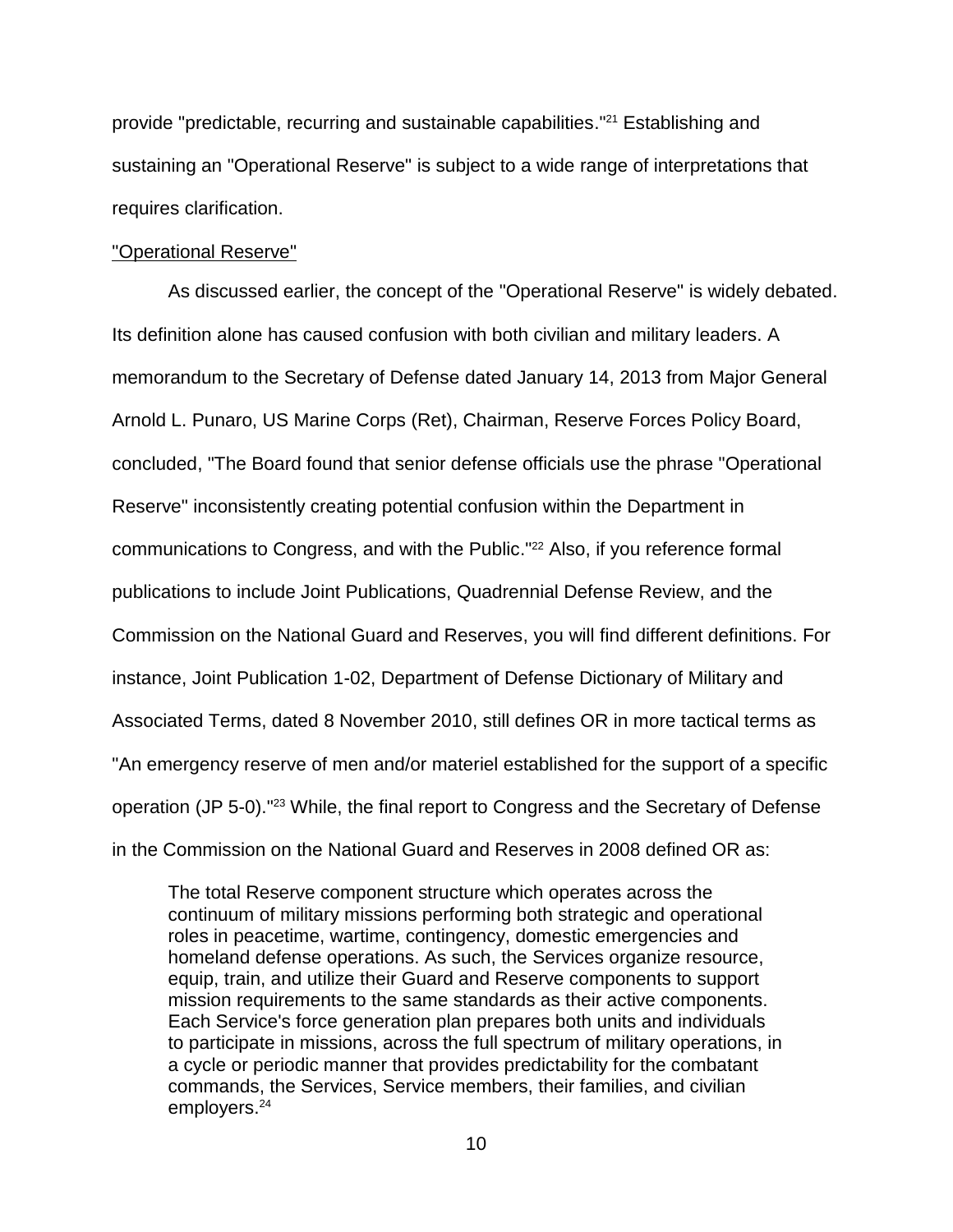Four years later, in October 2012, a working Operational Reserve definition by

the Army G3/5/7 was briefed to the Army Forces Reserves Policy Committee that stated

Operational Reserves was:

The Reserve Component (RC), as the Nation's operational reserve force, complements and supplements the Active Component (AC) ensuring the Total Force remains capable of providing trained and ready forces in support of the Nation's security strategy. Maintaining an Operational Reserve includes several core elements: sustaining manning strength and equipping levels to meet ARFORGEN requirements, adequate training resources, opportunities for leader development and employment in support of Combatant Command requirements. The RC provides tailorable capabilities needed to meet diverse demands which are leveraged as a portion of the Total Army Commitment to Combatant Commanders and Civil authorities.<sup>25</sup>

In 2013, the final recommendation to the Secretary of Defense by the Reserve

Forces Policy Board was to update the *Department of Defense Dictionary of Military and* 

*Associated Terms* (JP 1-02), with the following definition for consistency throughout the

Armed Forces, Congress and the public to ensure proper use in policy, strategy,

publications and budget decisions:

Operational Reserve - Routine, recurring utilization of the Reserve Components as a fully integrated part of the operational force that is planned and programmed by the Services. As such, the "Operational Reserve" is that Reserve Component structure which is made ready and available to operate across the continuum of military missions, performing strategic and operational roles, in peacetime, in wartime, and in support of civil authorities. The Services organize, man, train, equip, resource, and use their Reserve Components to support mission requirements following the same standards as their active components. Each Service's force generation plan prepares both units and individuals to participate in missions, across the range of military operations, in a cyclical manner that provides predictability for Service Members, their Families, their Employers, and for the Services and Combatant Commands.<sup>26</sup>

Ultimately the definition was not updated in JP 1-02 that was amended in

October of 2015; so confusion reigns.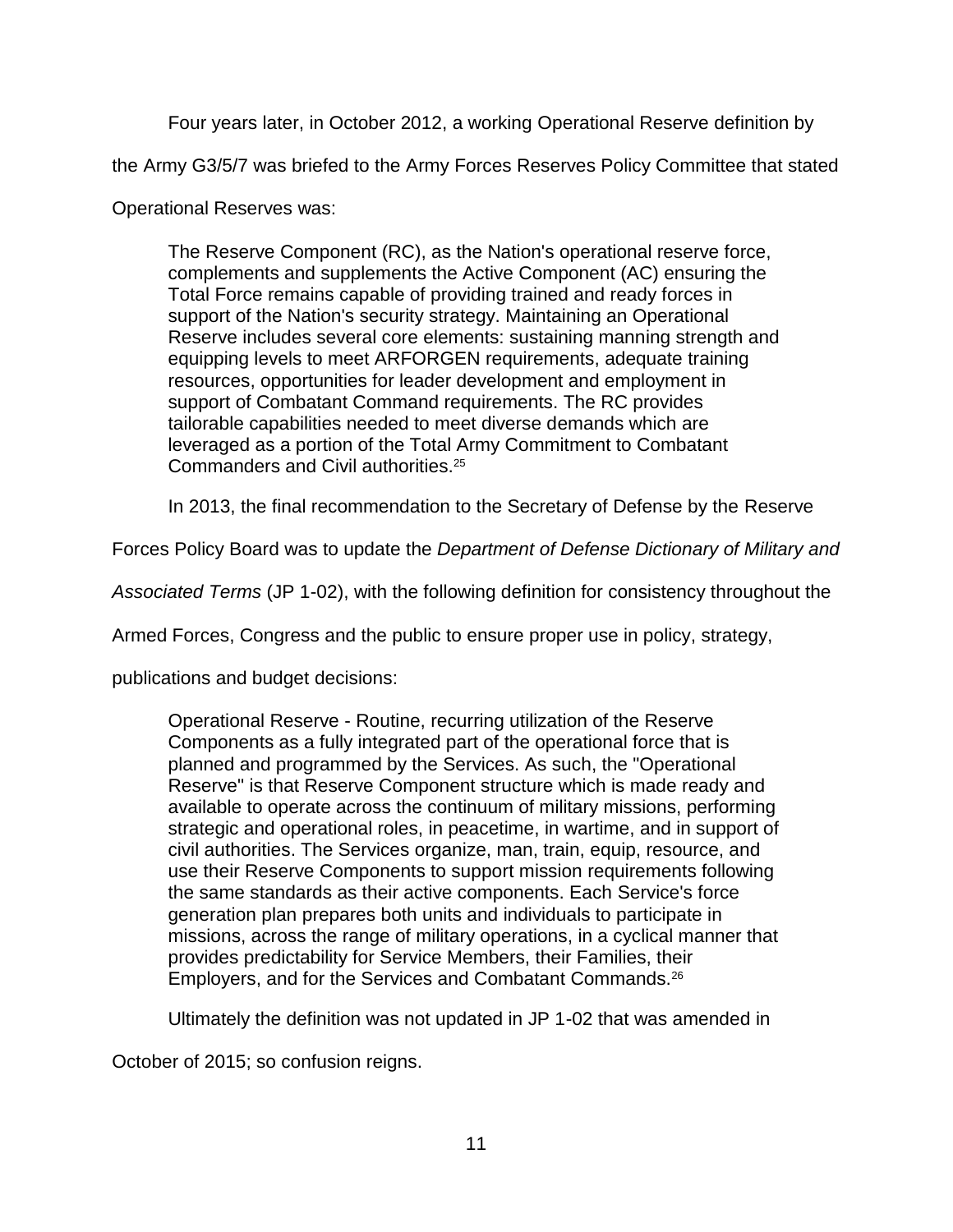An analysis of these definitions can imply a wide range of mandated management approaches. Does the "operational" qualifier pertain to the maintenance of all reserve forces at an equivalent readiness level of the AC; or only select forces? Does every RC unit need to prepare for all missions across the "military continuum" or "full spectrum;" or can portions of the RC be prepared for select missions as long as *other*  RC forces can cover those they are unprepared to address? Must all RC units be involved in "cyclical preparations" that are predictable? What about those "unpredictable" emergent mission requirements that the RC may be called upon to respond? Is the "operational reserve" only that portion of the RC rotated for scheduled operational deployments? Are there just a select number of RC units "made ready?" If so, is every other unit considered a "strategic reserve"?

Perhaps one foundational principle for the operational reserve is that both Active Component and Reserve Component must measure readiness to the same standards. Clarifications of these interpretations are never going to completely clear up all the inconsistencies when it comes to defining the Operational Reserve, but ultimately both operational necessity and funding constraints will adjudicate how the Army will manage readiness and force generation for the RC. Ultimately, the AR needs to be an integrated force that is manned, trained, equipped, funded and *ready* to provide capabilities to the Total Army Force *when* they are required. 27

# Department of Defense Total Army Policy

For the Total Force policy to work, senior leaders need to determine how the "operational reserve" will be implemented. As a general framework, the operational reserve should consider two pools of units; with some units likely residing in both pools. The first pool includes those RC units that could be rotated through scheduled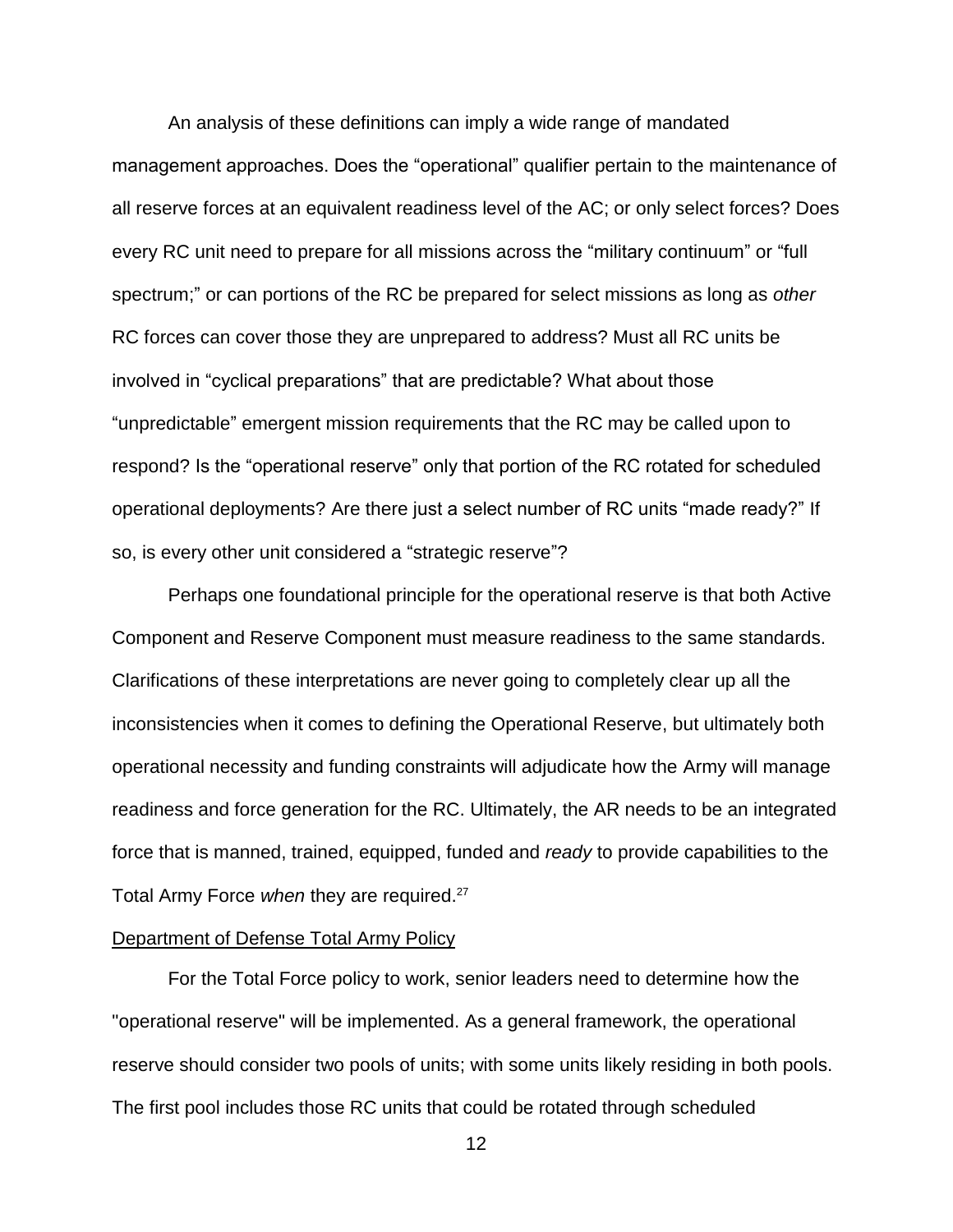programmed deployments fulfilling Combatant Commander (CCDR) or domestic requirements. The second pool would include a more stable pool of RC units that are required to provide critical capabilities relatively early in the force flow for high probability or high risk operational contingencies or Operation Plans. This pool could be sub-divided into two tiers: one consisting of early-deployers filling AC capability gaps and the other tier providing redundancy and strategic depth for both the AC and early deploying RC units. The challenges are most difficult for those RC units not programmed and resourced for a scheduled deployment but are required to be mobilized and deployed in time to meet emergent or contingency missions.

For RC forces in the on-demand pool, probably the greatest constraints are sustaining the requisite deployable manning levels and attaining the requisite pre- and post-mobilization training levels. The readiness management concept should realistically determine what pre-mobilization readiness levels can be sustained by specific types of reserve forces for their most probable mission set within the "normal" training regimen of the RC, i.e., one weekend a month and two weeks a year (or perhaps more for select early deploying units without continually infringing on civilian employment). Given their pre-deployment training readiness, there needs to be an estimate of how much post-mobilization time and other resources are needed to attain the required readiness levels in-time to meet the associated deployment and mission timelines. Both of these "operational pools" will require additional resources. Other RC units could be rotated, as appropriate, through the programmed deployment pool and, when not preparing for deployment, be held in lower readiness levels.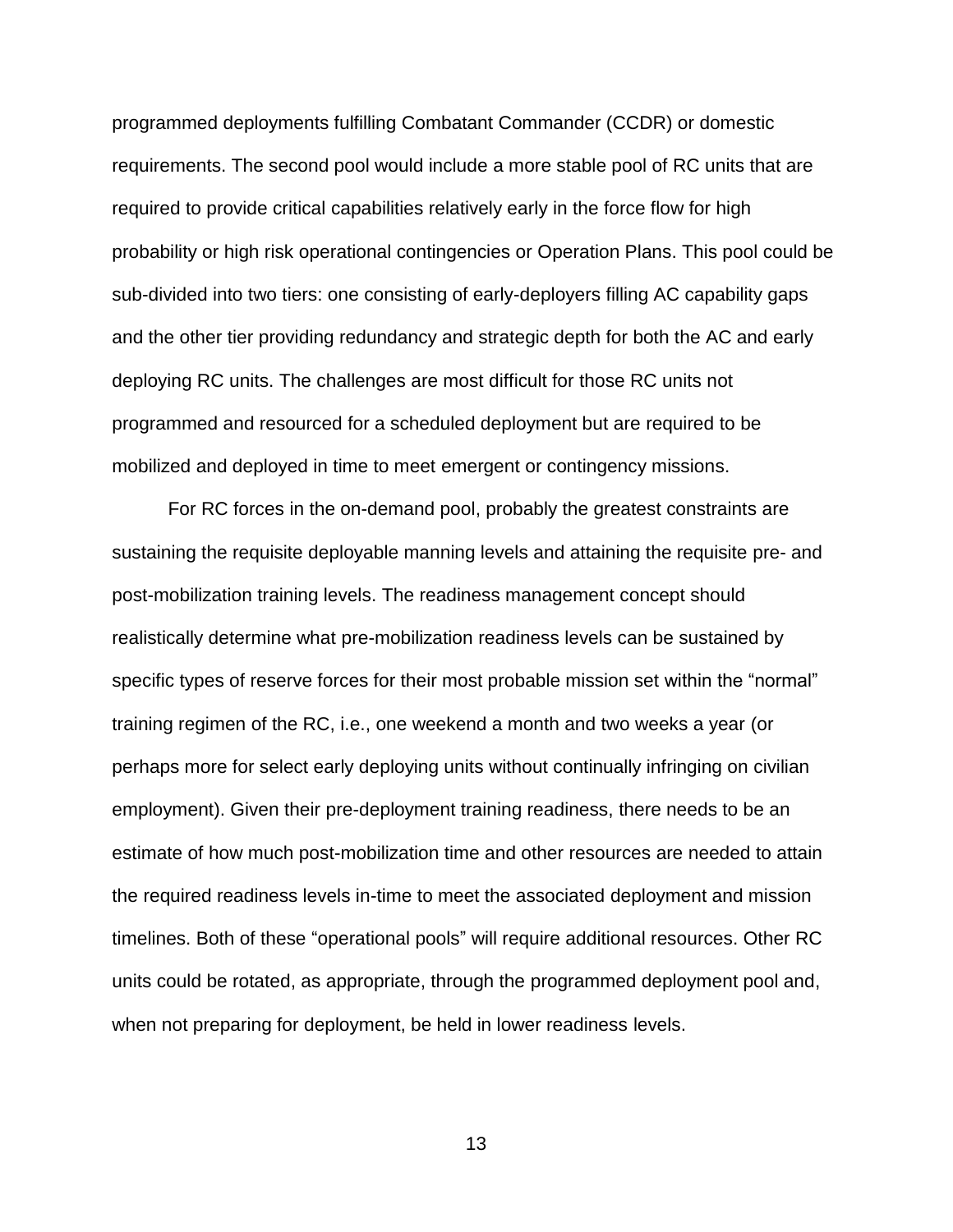If the RC is to function as an "Operational Reserve," it will likely require additional resources and/or more efficient management of available resources using a stratified readiness approach. The RC will also have to determine a workable readiness model beyond the current ARFORGEN to remain trained, ready and relevant.

# Equipping and Maintaining

One area that is most amenable to improved management is in equipping and maintaining. Figure 1 shows the disparity in equipment funding that limits the AR in its participation as an "Operational Reserve" to meet the demands of the Total Force Policy. This is significant in that in many functional areas, the AR is the primary supplier of that capability to the AC.



Figure 1. Army Equipment Funding Trends<sup>28</sup>

"These funding imbalances are generating tiered procurements and widening modernization gaps thus complicating the compatibility and integration of the Operational AR with AC Joint Forces."<sup>29</sup> Seventy-seven percent of all logistics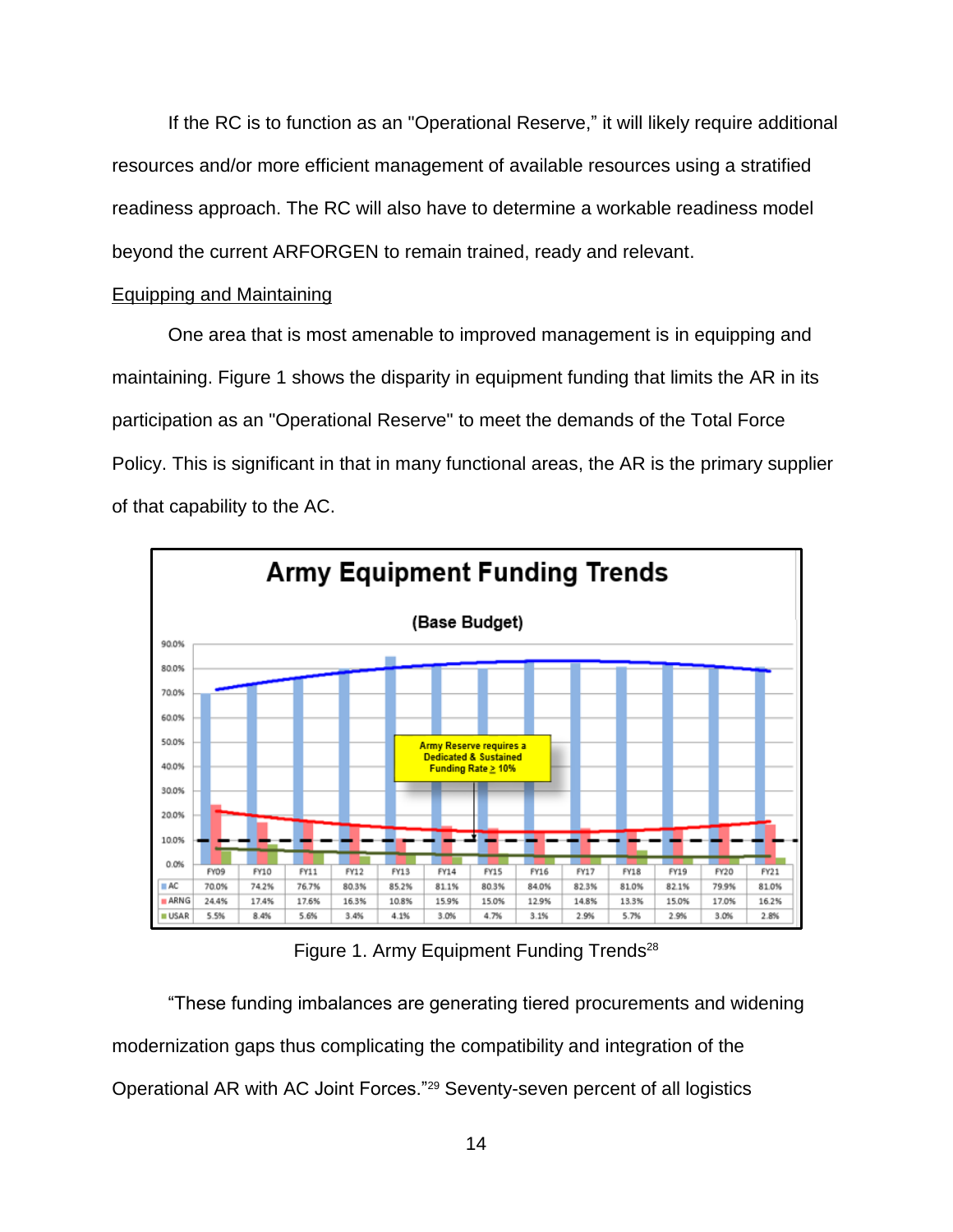capabilities are provided by the Reserve Components to the Total and Joint Forces. The USAR early entry capabilities are critical to establishing a Joint Theater of Operations. For instance, forty-five percent of the Army's bridging assets at echelons above brigade and fifty-one percent of the assault bridging resources are provided by the AR. In addition, the AR provides ninety-two percent of bulk petroleum storage and delivery capacity to the Joint Force for potential non-permissive environments. <sup>30</sup> These legacy petroleum platforms need to be modernized to ensure they don't exceed their useful life. Not modernizing these assets will create major interoperability challenges "for critical joint enabling capabilities supporting the Total Army and Joint forces."31

To be operationally compatible with the AC, the AR cannot continue to patch together equipment. This issue pertains to a wide range of systems to include mission command communications equipment. Moreover, as the equipment sets age beyond their projected life cycle, maintenance and sustainment requirements increase and funds are either diverted from training and procurement accounts or overall unit readiness is reduced. This sustainment challenge is aggravated by a corresponding reduction in depot maintenance funding. Depot maintenance in 2012 for the AR was \$243 million, it has subsequently been reduced by seventy-six percent to \$59 million in 2015.<sup>32</sup> This situation creates a perfect storm, placing the AR in the precarious position of trying to function as an "Operational Reserve" without the capability to be interoperable with AC or to provide required maintenance to upkeep aging equipment that may itself become obsolete. "Currently equipment identified as mission-essential is filled at 65 percent and creates a gap in critical enabler capabilities resident in the AR."33 This decrease in funding to purchase new and replacement equipment and sustain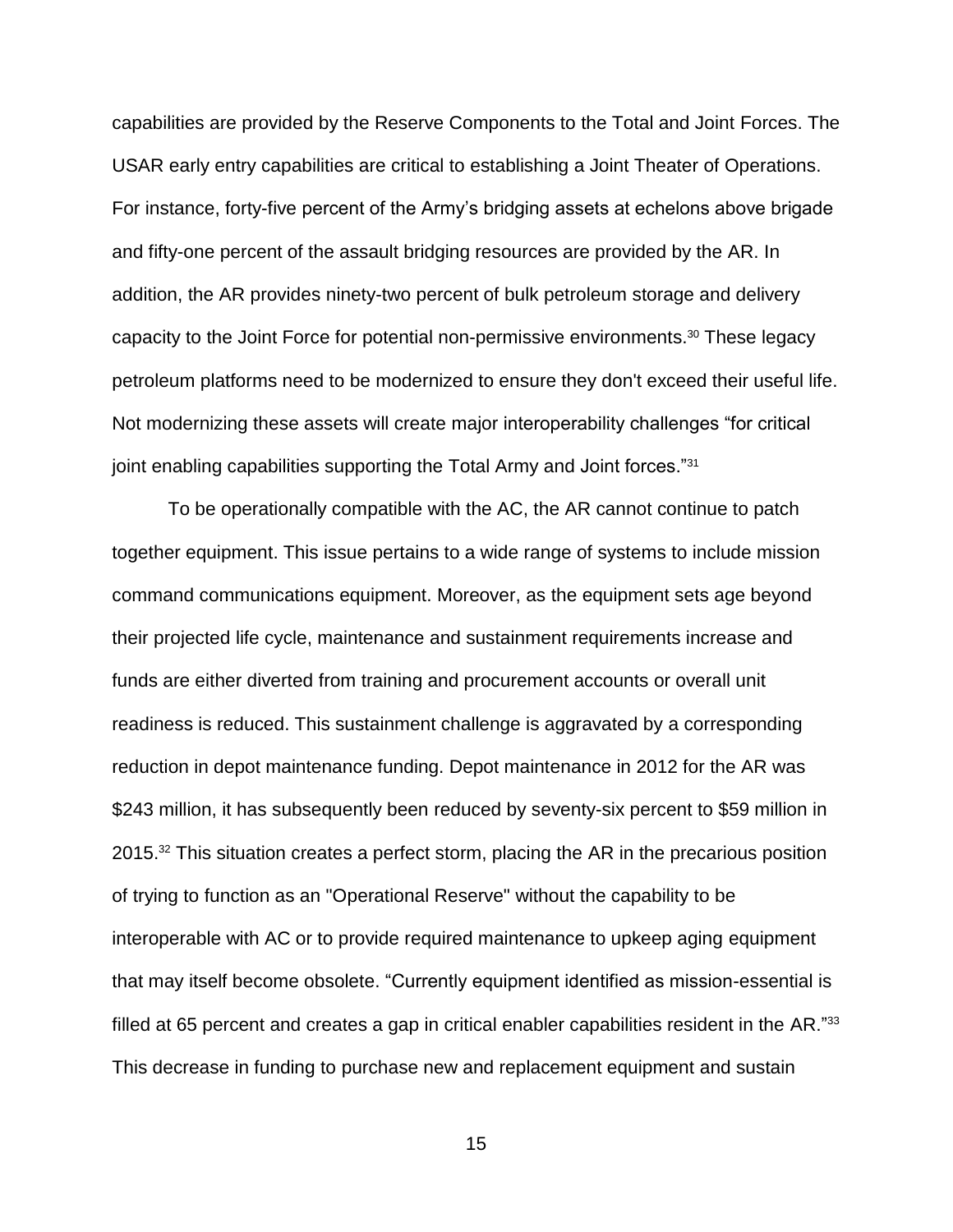existing equipment operational readiness undermines overall RC readiness levels regardless of any successful management reforms designed to improve manning and training readiness. The Army and the USAR demonstrated their ability to solve the equipping and sustainment challenges during the recent conflicts; so it is largely an issue of adequate funding. For nearly every possible force generation approach, it is critical for the AR to maintain the readiness of equipment and continue to modernize capabilities to remain compatible with the AC; and be ready, relevant and ultimately enable the Total Force to perform its mission.

# Manning

Army Reserves personnel strength management provides another challenge for maintaining an "operational reserve." As the AC draws down to an end strength of 450,000, the AR will likely see an increased demand for their capabilities. The USAR end-strength objective (ESO) will also continue to decrease through Fiscal Year (FY) 2017 but at a lower rate than the AC drawdown. The AR ESO is set by the National Defense Authorization Act. The ESO for FY2015 was 202,000 which was 3,000 less than FY2014.<sup>34</sup> The ESO for FY2016 is 198,000 with the actual AR strength currently being 199,180.<sup>35</sup> This reduction in ESO will continue through FY2017 with an ESO of 195,000.<sup>36</sup> Should sequestration-level spending caps be re-imposed, the force reductions could continue.<sup>37</sup> As the 2015 USAR Posture Statement reiterates, "Reducing the Army Reserve below 195,000 Soldiers increases risk and threatens our ability to meet our mission--to provide trained, equipped, and ready Soldiers and cohesive units to meet the Nation's requirements, at home and abroad."<sup>38</sup>

Although overall end strength currently looks adequate, the shortage of field grade officers and mid-grade non-commissioned officer (NCOs) is alarming (see Figure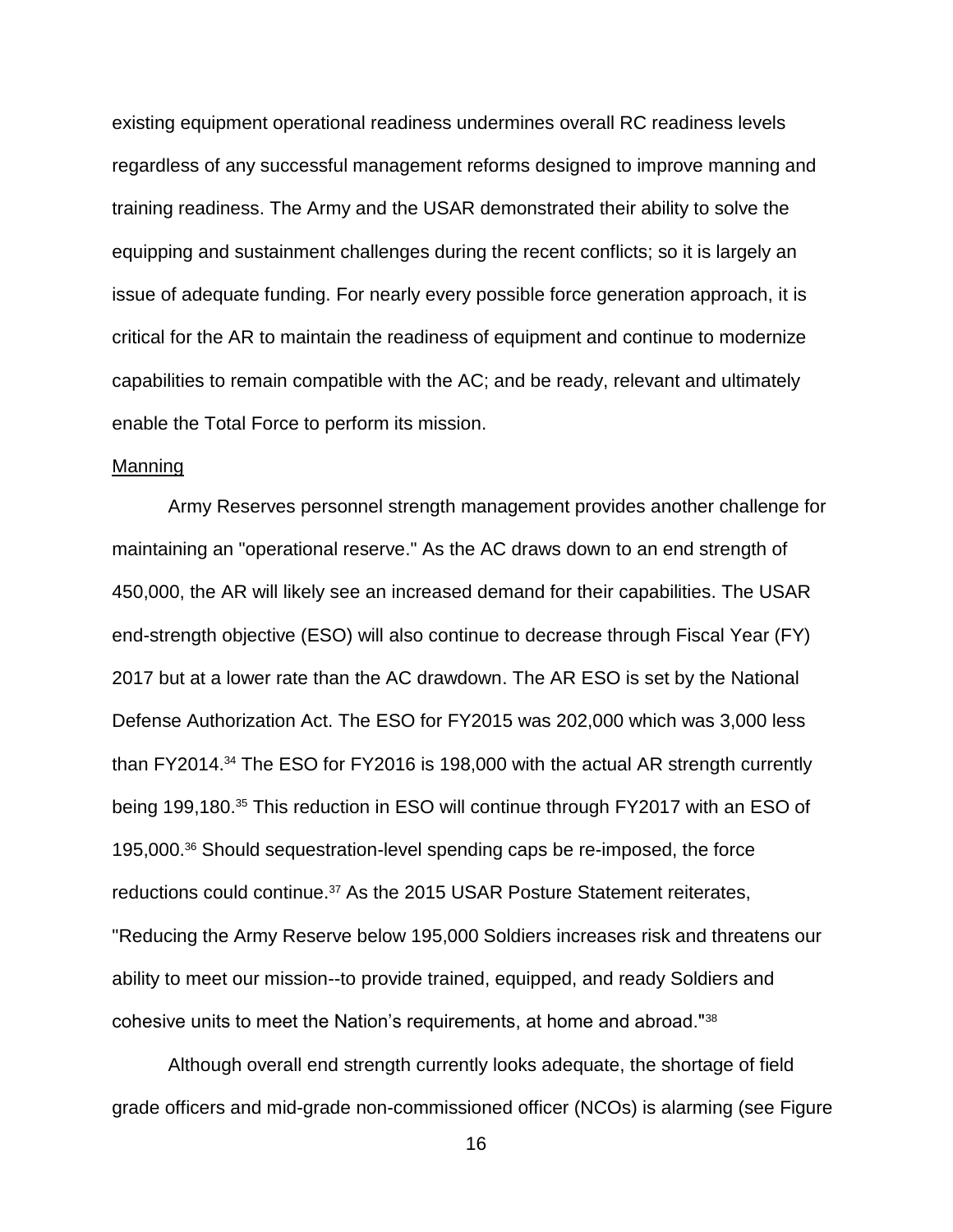2 below). <sup>39</sup> As of 27 November 2015, the AR is only at fifty-five percent strength with Majors and sixty-five percent strength with Sergeant First Class's. Currently there are only 5,838 Majors assigned for 10,670 authorized positions and only 13,045 Sergeant First Class's assigned for 20,137 authorized positions. Staff Sergeants are at seventyeight percent strength while Lieutenant Colonels are at seventy-four percent strength.<sup>40</sup> There are currently 2,424 Lieutenants filling Captain (O3) authorizations.<sup>41</sup>

These statistics do not reflect the actual deployable status of the soldiers so the actual manning levels are likely much worse. For instance, in FY2014, 44,507 Soldiers were not available or deployable for reasons like training, medical issues, pending administrative actions or non-participation. Unsatisfactory Participants accounted for over 10,000 of the unavailable Soldiers.<sup>42</sup> This remains a major issue and the AR is continually adapting new and creative ways to bring these Soldier back into the fold.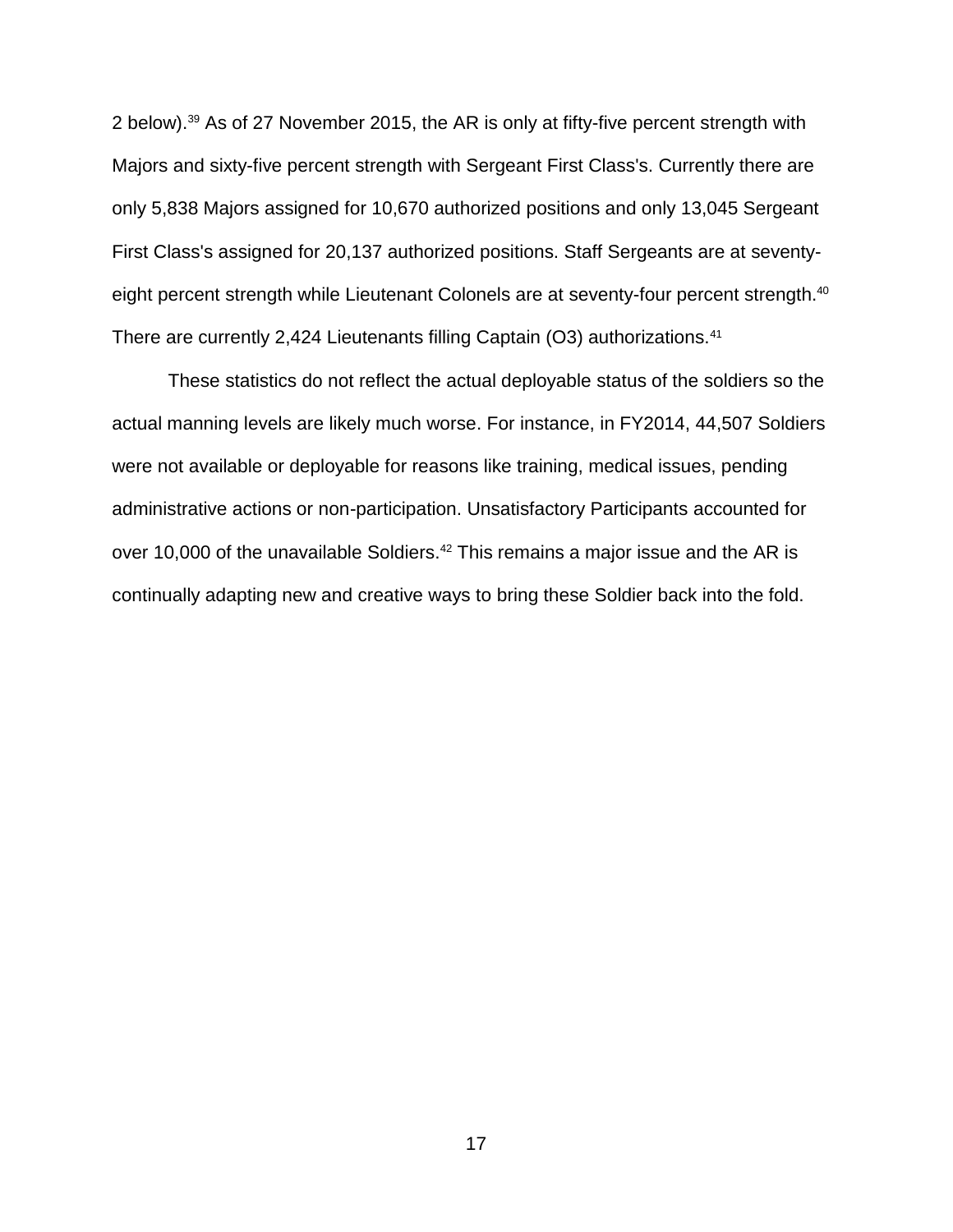| RANK                      | <b>AUTH</b><br>(TPU/AGR) | <b>ASGN</b><br>(TPU/AGR) | %<br><b>ASGN</b> | <b>DELTA</b> |
|---------------------------|--------------------------|--------------------------|------------------|--------------|
| PVT-PFC                   | 27,067                   | 31,689                   | 117%             | 4,622        |
| SPC/CPL                   | 41,138                   | 56,017                   | 136%             | 14,879       |
| SGT                       | 30,621                   | 32,475                   | 106%             | 1,854        |
| <b>55G</b>                | 24,822                   | 19,378                   | 78%              | $-5,444$     |
| SFC                       | 20,137                   | 13,045                   | 65%              | $-7,092$     |
| 15G/MSG                   | 6,072                    | 5,146                    | 85%              | $-926$       |
| CSM/SGM                   | 1,441                    | 1,427                    | 99%              | $-14$        |
| <b>ENLISTED</b>           | 151,298                  | 159,177                  | 105%             | 7,879        |
| $2LT-1LT$                 | 3,964                    | 8.017                    | 202%             | 4,053        |
| CPT                       | 12,160                   | 10,385                   | 85%              | $-1,775$     |
| MAI                       | 10,670                   | 5,838                    | 55%              | $-4,832$     |
| LTC                       | 5,645                    | 4,166                    | 74%              | $-1,479$     |
| COL                       | 1,183                    | 1,398                    | 118%             | 215          |
| <b>OFFICER</b>            | 33,622                   | 29,804                   | 89%              | $-3,818$     |
| WO1-CW2                   | 2,458                    | 1,745                    | 71%              | $-713$       |
| CW <sub>3</sub>           | 1,107                    | 828                      | 75%              | $-279$       |
| CW4                       | 491                      | 453                      | 92%              | $-38$        |
| CW <sub>5</sub>           | 85                       | 63                       | 74%              | $-22$        |
| <b>WARRANT OFFICER</b>    | 4,141                    | 3,089                    | 75%              | $-1,052$     |
| <b>USARC (BELOW LINE)</b> | 189,061                  | 192,070                  | 102%             | 3,009        |
| AGR (ABOVE LINE)          | 3,384                    | 3,673                    | 109%             | 289          |
| AGR (OCAR/USARC)          | 618                      | 676                      | 109%             | 58           |
| <b>IMA (Minus GOs)</b>    | 3,248                    | 2,651                    | 82%              | $-557$       |
| GO (Exempt Included)*     | 125                      | 108                      | 86%              | $-17$        |
| <b>TOTAL SELRES</b>       | 196,436                  | 199,180                  | 101%             | 2,744        |
| <b>FSO</b>                | 198,000                  | 199,180                  | 101%             | 1,180        |

Figure 2. Army Reserve Personnel Strength as of 27 November 2015<sup>43</sup>

These critical personnel shortages in the mid-career ranks are a major issue for "operational" readiness requirements within the AR. Lack of required assigned personnel leads to major cross-leveling practices between units to meet the readiness standards of operational deployments and mobilizations. As previously mentioned, the cross leveling disrupted unit cohesion and unit deployable strength. The cross-leveling also influenced retention and, as described above, mid-career officers and NCOs are leaving the USAR to provide predictability for their employers and their families. In order for the AR to become an "operational reserve" with significant sustained training readiness levels, the pre-mobilization deployable manning levels must be stabilized and maintained at requisite high levels. Adherence to these standards will then provide some predictability as individuals train, mobilize and deploy with their assigned units. In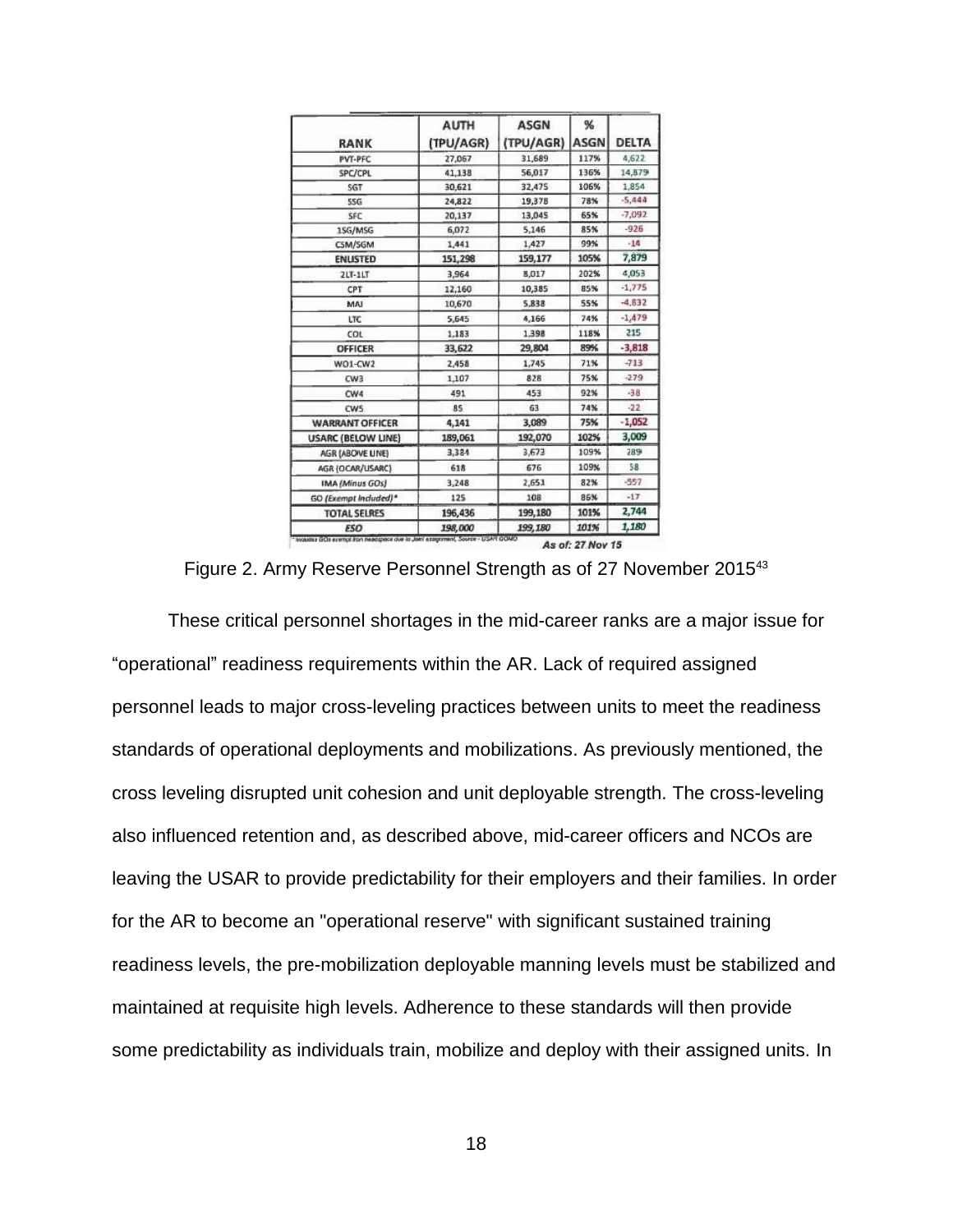this way, the readiness models can actually manage both individuals and "flags" while retention, morale and readiness will continue to improve.

Manning and maintaining end-strength and readiness is challenging. As LTG Talley recently stated in his 2015 AR Posture Statement, "If the Army Reserve is not properly resourced at the President's Budget levels, the overall risk could significantly increase and negatively impact our ability to quickly provide needed technical capabilities to the Total Army and the Joint Force."<sup>44</sup>

# **Training**

The next key ingredient and challenge to sustaining an "operational reserve" is conducting focused training on the priority mission task requirements both before and after mobilization. The AR is required to provide trained and ready combat service and combat service support capabilities to the Total Force. The Army Total Force Policy (ATFP) has integrated many AR units into Combat Training Center (CTC) Rotations with AC units. RC participation in these rotations require much longer periods than the traditional Annual Training of 14 days plus 1 day for travel. Although, extremely useful, these new training opportunities and requirements put a strain on AR Soldiers, families and employers. Additionally, these 21 to 29 day rotations are not always fully funded and the AR must sacrifice readiness of some lower level units to ensure they meet ATFP and Total Army Training Integration goals.<sup>45</sup> As with nearly every resource, these training events should be intensely managed, fully resourced, and rotated so as to synchronize the training opportunities with programmed deployments or sustain the readiness of high priority AR units. As indicated previously, there are a host of factors that relate to the development, resourcing and management of unit-specific training requirements for both sustainable pre-mobilization training and the duration of post-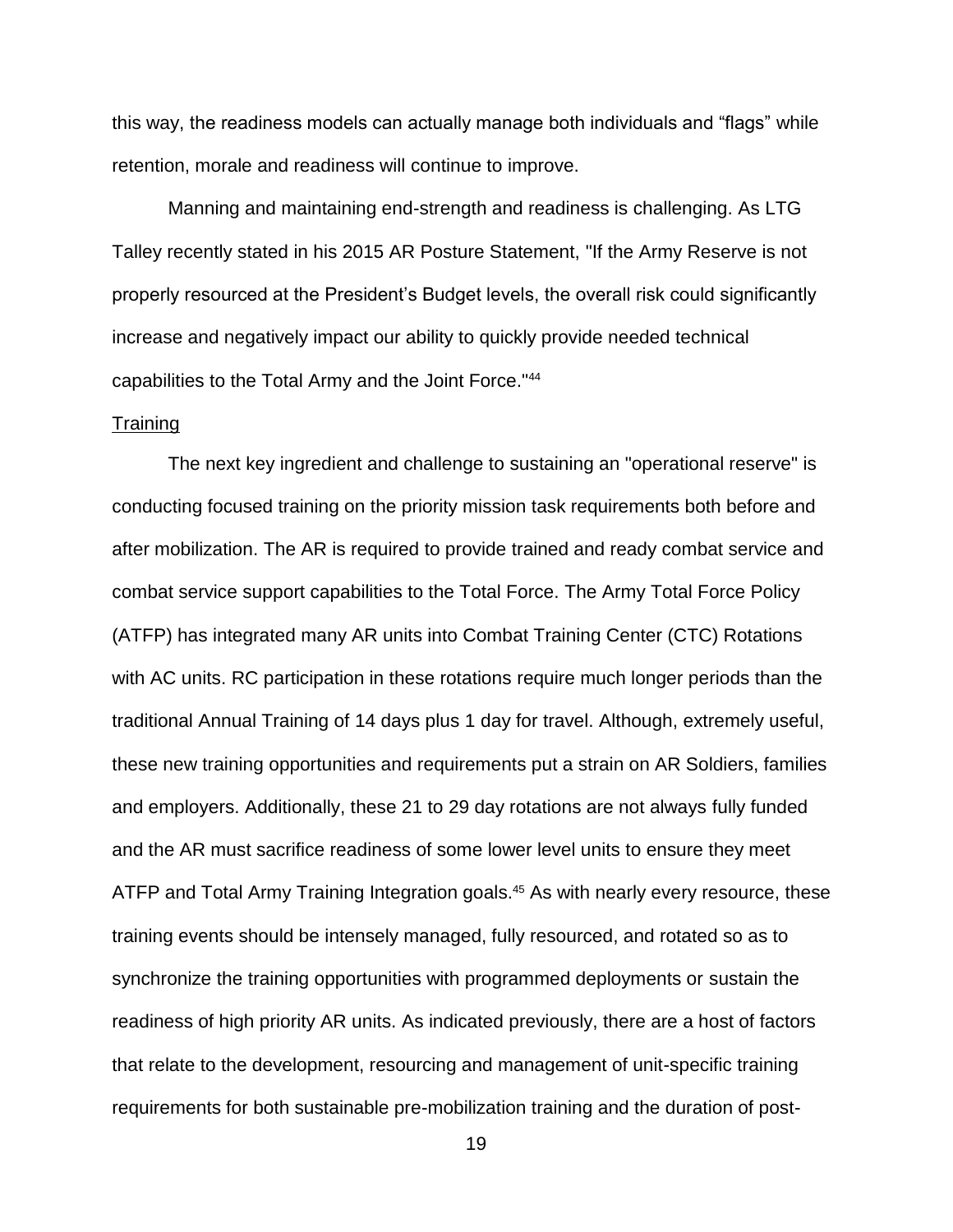mobilization training. Besides ensuring that units are manned and equipped to enable collective training, efficient management of an "operational reserve" requires the development of tailored training packages that considers what is attainable for that type of unit and accounts for the multitude of conditions affecting the duration of postmobilization training.

Maintaining an "operational reserve" that is trained and ready to deploy remains a struggle for AR leadership and depends on balancing the accomplishment of required training tasks within available time and with other competing priorities. The majority of AR Soldiers are only funded for 39 days of training per year. This includes a two day battle assembly per month and the 15 day traditional annual training event. This is not enough time to prepare, coordinate and train for CTC Rotations and Collective Situational Training Exercises. Despite the scarcity of time, there are a multitude of competing training requirements. LTG Talley stated during a hearing before the Senate Committee on Armed Services that it takes 34 days to conduct individual Warrior Training Tasks alone. Not to mention approximately 40 additional hours of mandatory training (via online or in classroom) to comply with Army Regulations.<sup>46</sup> In addition to all the mandatory requirements, the constrained fiscal environment requires AR units to self-move to and from annual training exercises, thus potentially extending the number of travel days and increasing costs. For instance, during the June 2015 Quartermaster Liquid Logistics Exercise at Fort Bragg, "Every truck company traveled a minimum of two days on the front and back-end of a 14 day exercise with one company traveling 1000 miles from northern Michigan requiring 3 days of travel before and after the exercise."<sup>47</sup> In addition to extended travel, the administrative requirements of planning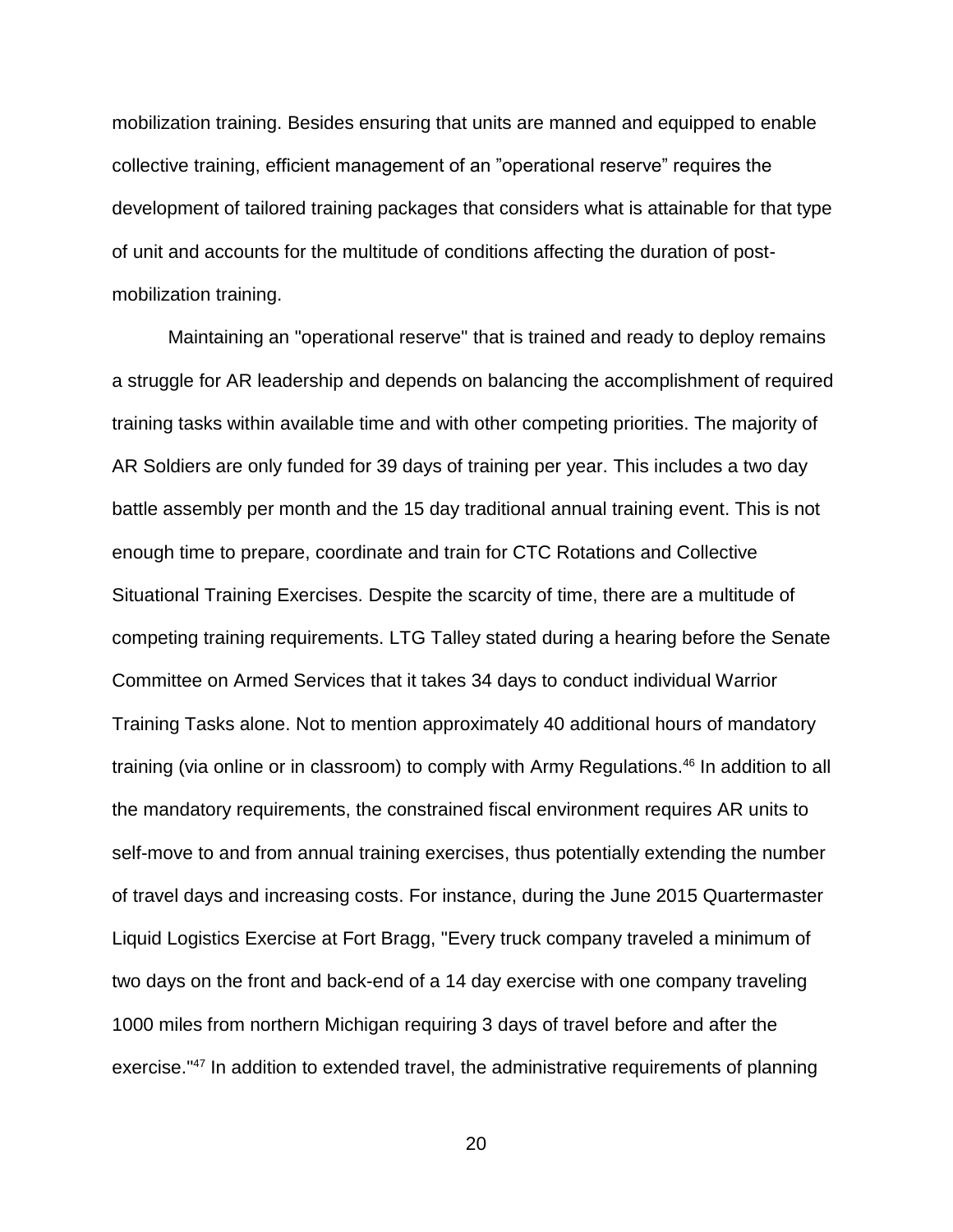and coordinating extended collective training events like Initial, Mid and Final Planning conferences add additional training days to the calendar for AR leadership. All these factors can constrain or limit training opportunities or make them overly cost prohibitive for their benefit.

The resourcing and readiness management challenges for "operationalizing" the RC requires innovative and, in many instances, different approaches from that of the AC. For instance, non-mobilized RC soldiers are relatively immobile. RC Soldiers are mostly limited to performing AR duties in the local area where they live and work. Most have civilian jobs that pay the lion's share of their living expenses, the mortgages on their houses, their utilities, groceries, etc. Success in their civilian job and profession is essential to their livelihood. Generally, they cannot or will not put their careers in jeopardy meeting routinely un-forecasted or disproportionate military training requirements not directly leading to an actual deployment. So any RC readiness management approach that requires excessive annual training not tied to a deployment will likely not be feasible across the full range of USAR units. Similarly, a readiness management approach that expends excessive funds on unusable or unwarranted readiness may not be acceptable or feasible to the Army within the existing constrained resource environment. However, a stratified force generation model could efficiency and effectively manage RC readiness and force generation so as to "operationalize" the critical portions of the USAR.

### Force Generation Models

As the US military transitions from its war time rotational deployment requirements and continues the drawdown of forces, the Army will likely return to a post-cold war readiness model. Major portions of the AC and RC will sustain readiness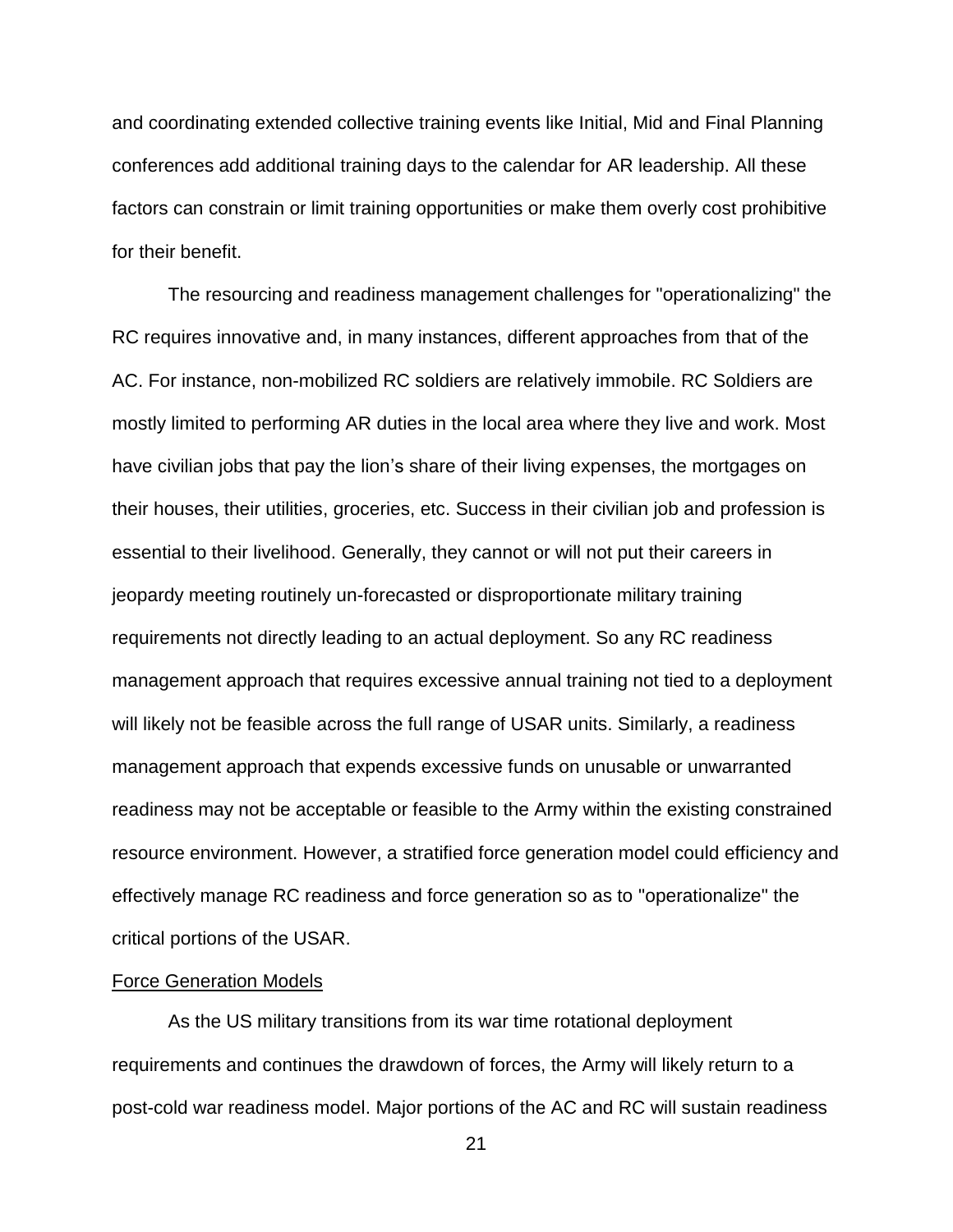levels consistent with on-going force presence and engagements, programmed deployments, as well as units postured to respond to projected contingency requirements. The Army has already decided to discard the ARFORGEN model and is examining a more stable sustainable readiness model. Correspondingly, the RC needs to consider how it should posture its forces to effectively and efficiently manage readiness and generate forces to meet warfighting requirements. The development of a stratified readiness model that accommodates the unique aspects of the RC while efficiently allocating scarce resources to the highest priority RC units may be the most feasible and suitable means to manage readiness across the RC.

### Recommended Stratified Readiness Model

Given the current resource constrained environment, a new stratified readiness model could target and prioritize the resourcing of RC units based on Total Force readiness requirements and mission objectives. Department of Defense and Army analyses have identified AC capability gaps for early-entry contingency force requirements. A memorandum written by LTG Gustave F. Perna, the Army Deputy Chief of Staff, G4, dated September 2015 states, "AC forces alone cannot support early-entry requirements." <sup>48</sup> It also proposes the Army maintain at least C2 readiness levels (the unit can carry out most of its wartime mission) for specific RC units that will fill the early entry gaps in the AC force structure. Operational essentiality and deployment timing *should* be the key factors when determining how to stratify readiness across AR forces.

Correspondingly, the identified gaps can serve as the foundation for establishing a three tiered stratified readiness model that would specify pre-mobilization readiness levels and the duration of the post-mobilization preparation period before deployment. A stratified readiness model could vary authorized manning, equipping and training levels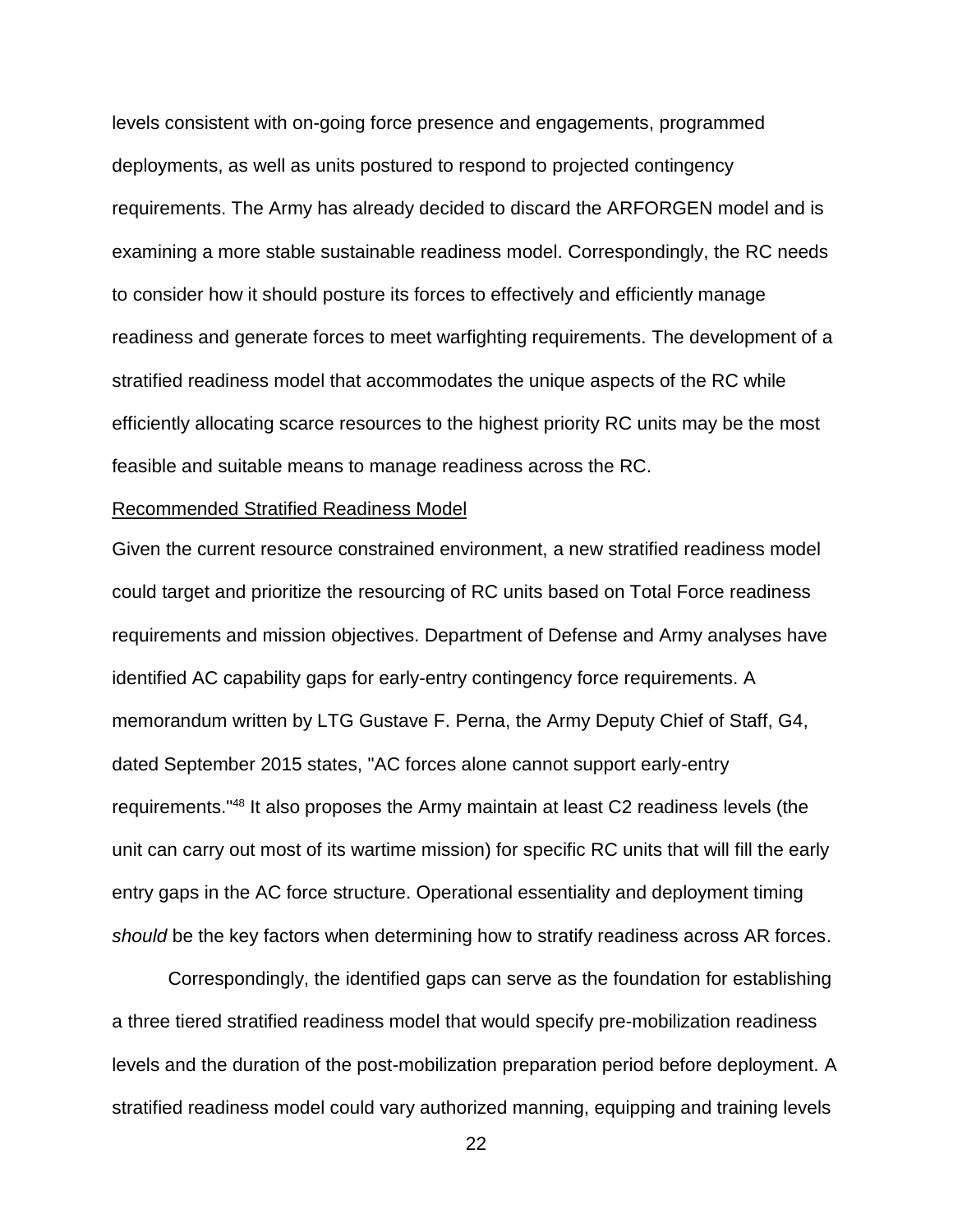and associated funding. It should also specify the duration of pre- and post- mobilization preparation time and post-alert, pre-mobilization preparation periods.

For instance, Tier One (T1) could consist of early-entry capabilities that are continuously maintained at a high level of readiness and are deployable in under 30 days after mobilization to meet contingency force requirements. Tier Two (T2) could consist of rotational follow-on or theater engagement forces that would have the ability to mobilize within 90 days of an alert order followed by only an additional 30-60 days of post mobilization preparation. Tier Three (T3) could consist of rotational forces that could be programmed for known deployments with a six month to a year lead-in time and with an extended (60-90 day) post mobilization period to achieve the required collective level of training for the programmed mission. In theory, T1 and T2 units would make up the "operational reserve" while T3 units would constitute the "strategic reserve." Stratifying readiness levels and allocating the necessary resources to high priority units would optimize readiness for early deploying forces and save resources that would otherwise be wasted on sustaining unusable readiness for units not required early in the war effort. This model would sustain high levels of readiness for essential AR capabilities based on the Total Force contingency war-fighting requirements. These three tiers are further described below.

The aforementioned G4 Memo identifies selected AR units required for early entry operations. These include truck companies, Movement Control Teams and petroleum type units. When assigned to the T1 force pool, all would be required to meet mobilization and deployment training readiness levels of less than 30 days.<sup>49</sup> These units would require high fulltime and traditional reserve manning levels and be provided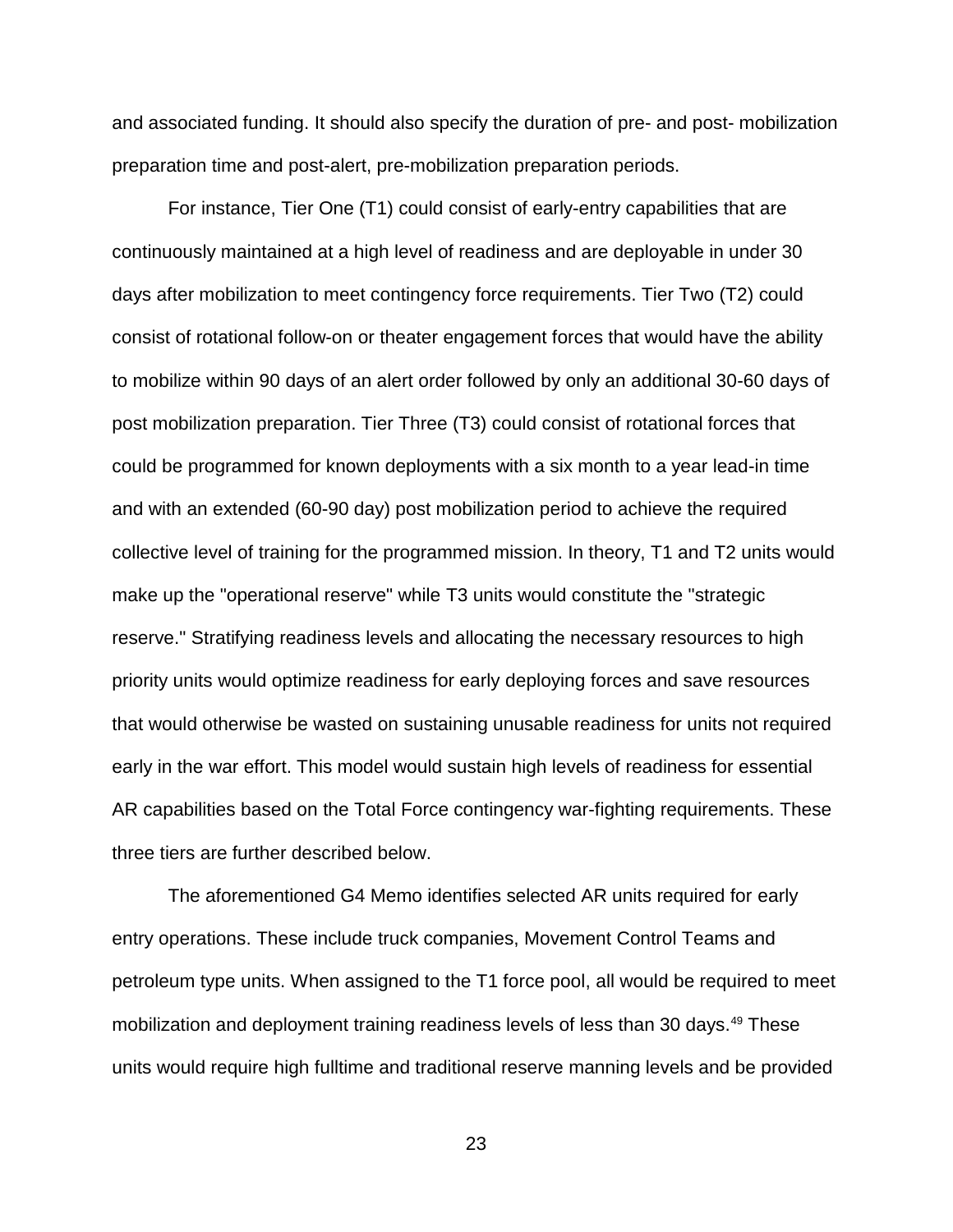additional training days considering each SRCs mission requirements and unit collective training needs. Importantly, T1 units would also require high manning levels that would enable them to deploy with very few cross-leveled individuals. The T1 commanders would actively identify and replace non-deployable soldiers. Those considered nondeployable and who were on temporary long-term profile would be required to transfer to a lower tiered unit or go into the Individual Ready Reserve and be permanently replaced by a deployable soldier. Likewise, the Army could experiment with different manning approaches that mitigate and compensate for the inevitable fifteen to twentyfive percent non-deployable soldiers that surface after mobilizing the unit. For instance, T1 units could be authorized over-strength manning levels by creating additional ten to twenty percent authorizations above their design Modified Table of Organization and Equipment; levels (similar to what was used in the old enhanced Separate Brigades during the 90s). These additional authorized positions could act as a trainees, transients, holdees, and students-like account allowing unit excess manning that could substitute for the inevitable non-deployable and/or non-available soldiers upon mobilization. Importantly, the continual manning presence of these additional soldiers would allow for T1 units to achieve pre-mobilization collective proficiency levels using soldiers who will actually be mobilized and deployed with the unit.

Clearly, the additional pre-mobilization training time needed to attain T1 unit readiness levels will compete with civilian employer requirements. However, there will still be opportunities to serve in lower tiered units for those individuals who must meet demanding civilian employment requirements. As an enabler, the Army and The Office of the Chief, Army Reserve could better geographically distribute various tiered units to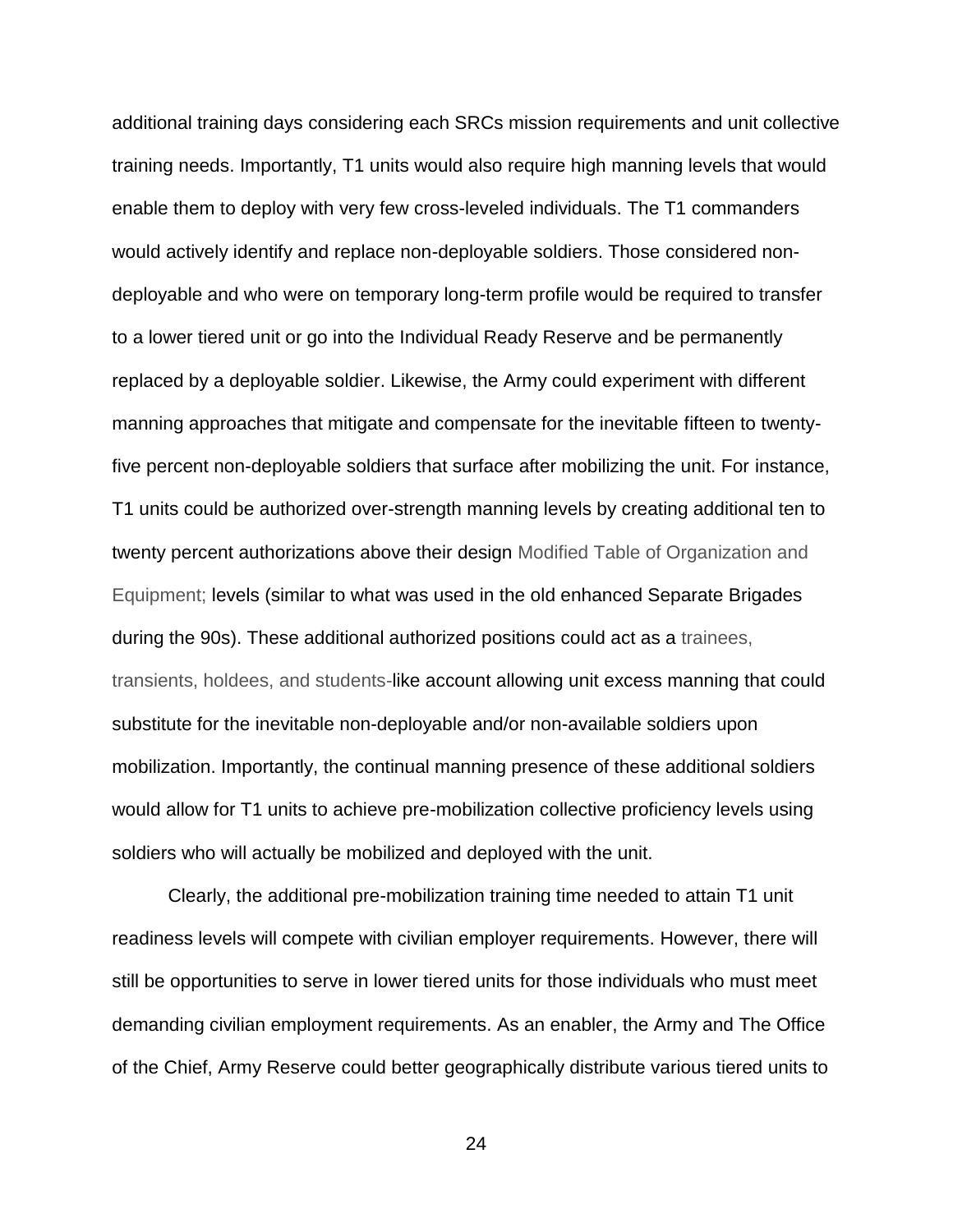enable the easy transition of AR soldiers between different tiered units based upon the demands of their civilian employment. Conversely, there is a large cohort of "mobile" AR individuals who can move to where there is a requirement and are willing to perform increased man-days as was observed throughout OIF/OEF. These individuals generally have more flexible civilian employment situations and can and will move to locations and units offering increased training days. As opposed to these rather complex manning challenges, T1 equipping issues are arguably the easiest to address.

The T1 units will need nearly instantaneous interoperability with their AC counterparts and thus would need to be fielded and trained with modernized equipment sets to include all Army Battle Command Systems and other communications equipment. For T1 units, having the latest equipment that is also maintained in a fully operational status is an imperative. Correspondingly, T1 units will likely require additional full-time technician authorizations and increased Operation and Maintenance, Army funding to enable high levels of equipment readiness.

Differently, T2 forces would be postured between the readiness levels required for short notice deployments and that required to meet relatively long-range programmed requirements. These follow-on forces should receive traditional RC levels of resourcing to include the current 39-day training model. Units in this tier could be regionally aligned with a primary focus on meeting CCDR engagement and theater shaping requirements. T2 units should be resourced consistent with a liberal 90+ day pre-deployment alert period that is followed by a 30-60 day post-mobilization training period. These units could be manned at C2 or C3 level and could receive cross leveled soldiers from T3 units once alerted and mobilized. T2 units may have different steady-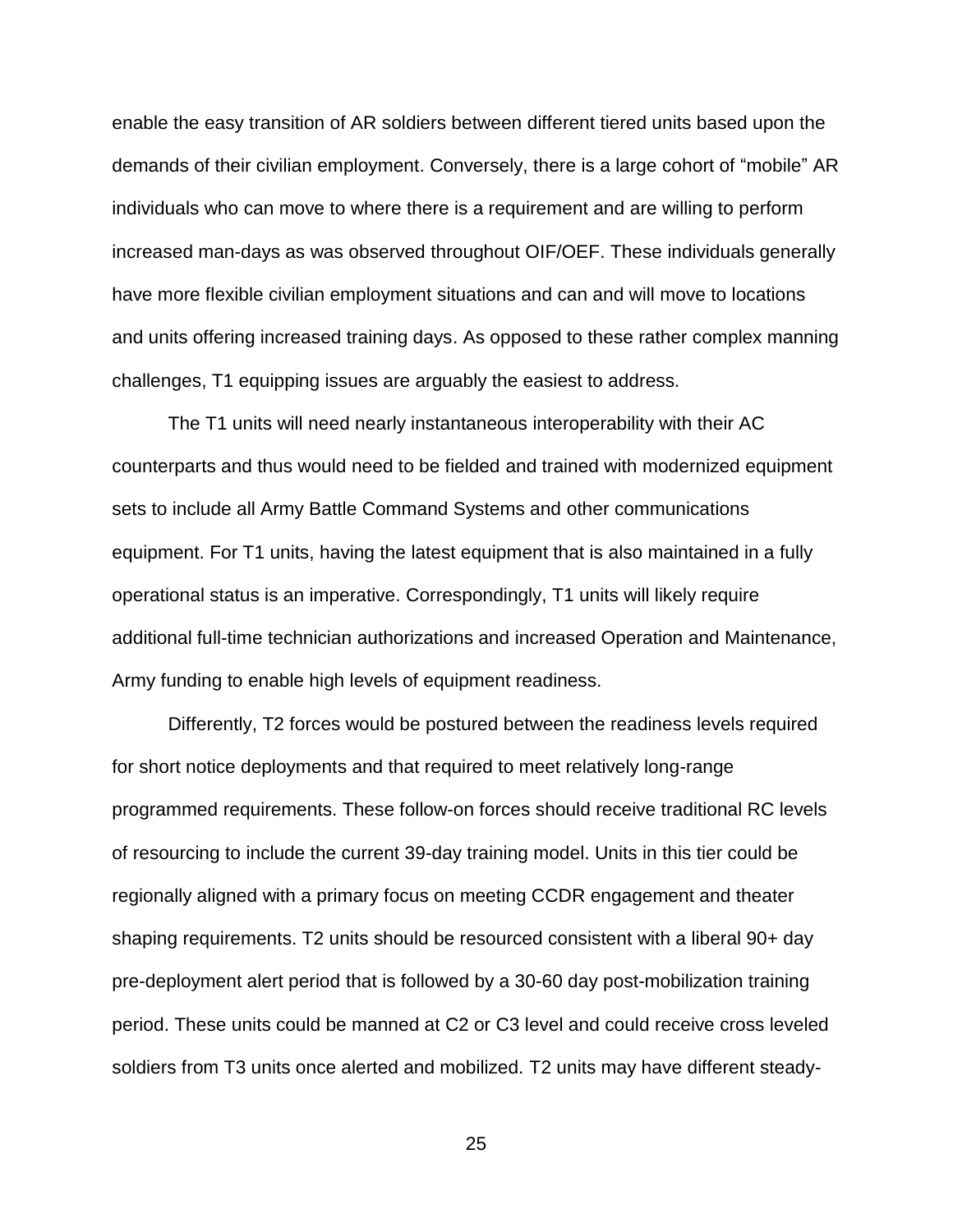state readiness levels based upon their organization and missions. For instance, a military police internment/resettlement unit might not require as many resources as an engineer bridging unit. Depending upon the SRC, units would be resourced as appropriate given the post-alert and post-mobilization periods. T2 units could suffice with in-lieu-of equipment or less modernized versions of what is in the AC, but should have sufficient quantities at the requisite maintenance levels to enable the accomplishment of mission-essential task list or deployment specific mission tasks.

T3 units would be resourced as a "strategic reserve." These units would possess or maintain only the minimum essential equipment required for individual and crew/team training and would likely possess cascaded equipment from the active component when the AC equipment was modernized. Most AR generating force units would reside in this tier as well as those late deploying units that provide strategic depth to earlier deploying AC, and AR T1 and T2 units. Non-deployable units, training units, and schools would all be a part of this tier. The T3 units would require the minimum amount of resources and would allow more resources to be focused on T1 and T2 units. Depending upon operational requirements, T3 units would provide a ready pool of personnel to cross level into deploying T1 and T2 units and selected other deploying T3 units, if required. When taken together, these three tiers provide a realistic, practical and cost effective approach for managing readiness across the USAR.

As the US Army continues its post-OIF/OEF drawdown, the RC needs to adapt its current readiness model to efficiently use its resources and effectively and realistically manage readiness to source those units according to their essentiality and timing of employment. The desired widespread application of measures to achieve what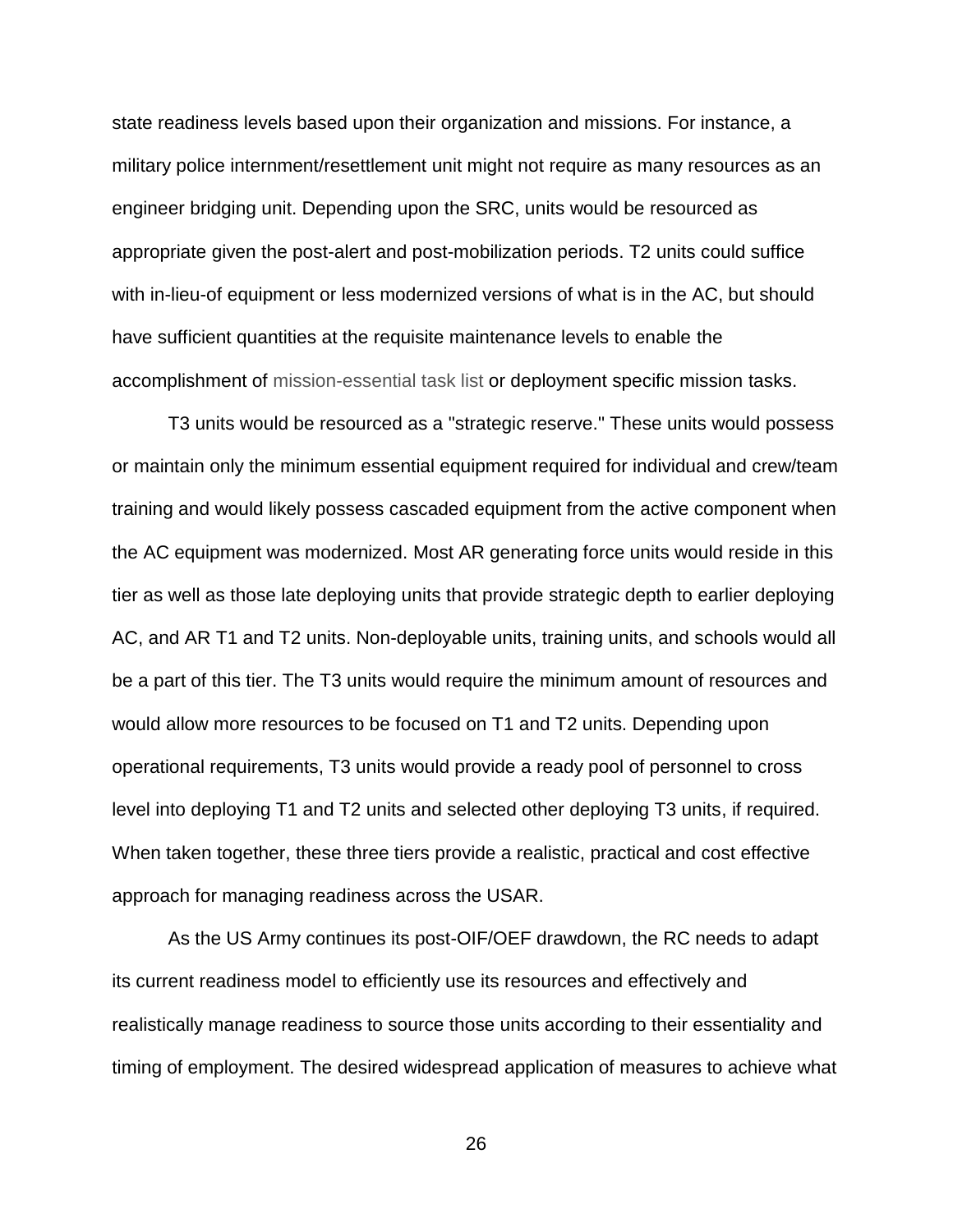is being termed as an "operational reserve" is not sustainable or practical within our reserve force manning/training context or in the current resource constrained environment. A stratified readiness model will provide a cost effective solution to help field a balanced and affordable force capable of meeting the full range of mission requirements. The proposed stratified readiness model would consist of an "operational reserve" with near-deployment-ready T1 and T2 units to fill the gaps in the AC force requirements and meet early entry requirements. Complementing the operational reserve are T3 forces, or the "strategic reserve," that provides both a pool of trained manpower to augment T1 and T2 units as well as provide redundant capabilities for strategic depth for both AC and T1 and T2 RC forces. The stratified readiness model allows for scarce resources to be focused on the most essential units while making provisions for the deliberate building of readiness over time for the follow-on strategic reserve. As we move into an uncertain future, the AR needs to continue to adapt its processes and procedures to remain trained, ready and relevant in the 21st Century.

### **Endnotes**

<sup>1</sup> Jim Greenhill, "General Milley: 'There is Only One Army," September 27, 2015, [http://www.army.mil/article/155850/General\\_Milley\\_\\_\\_There\\_is\\_only\\_one\\_Army\\_/](http://www.army.mil/article/155850/General_Milley___There_is_only_one_Army_/) (accessed November 14, 2015).

<sup>2</sup> John D. Winkler and Barbara A. Bicksler, *The New Guard and Reserve* (San Ramon, CA: Falcon Books, 2008), 175-185.

<sup>3</sup> William S, Cohen, *Report of the Quadrennial Defense Review* (Washington, DC: U.S. Department of Defense, May 1997), Section VI, 2.

<sup>4</sup> John C.F. Tillson, "Landpower and Reserve Components," *Joint Force Quarterly*, no. 36 (2005): 42.

<sup>5</sup> Office of the U.S. Army Reserve History, "Brief History of the Army Reserve," June 6, 2003,<https://www.hsdl.org/?view&did=437351> (accessed November 14, 2015), 1.

<sup>6</sup> Ibid.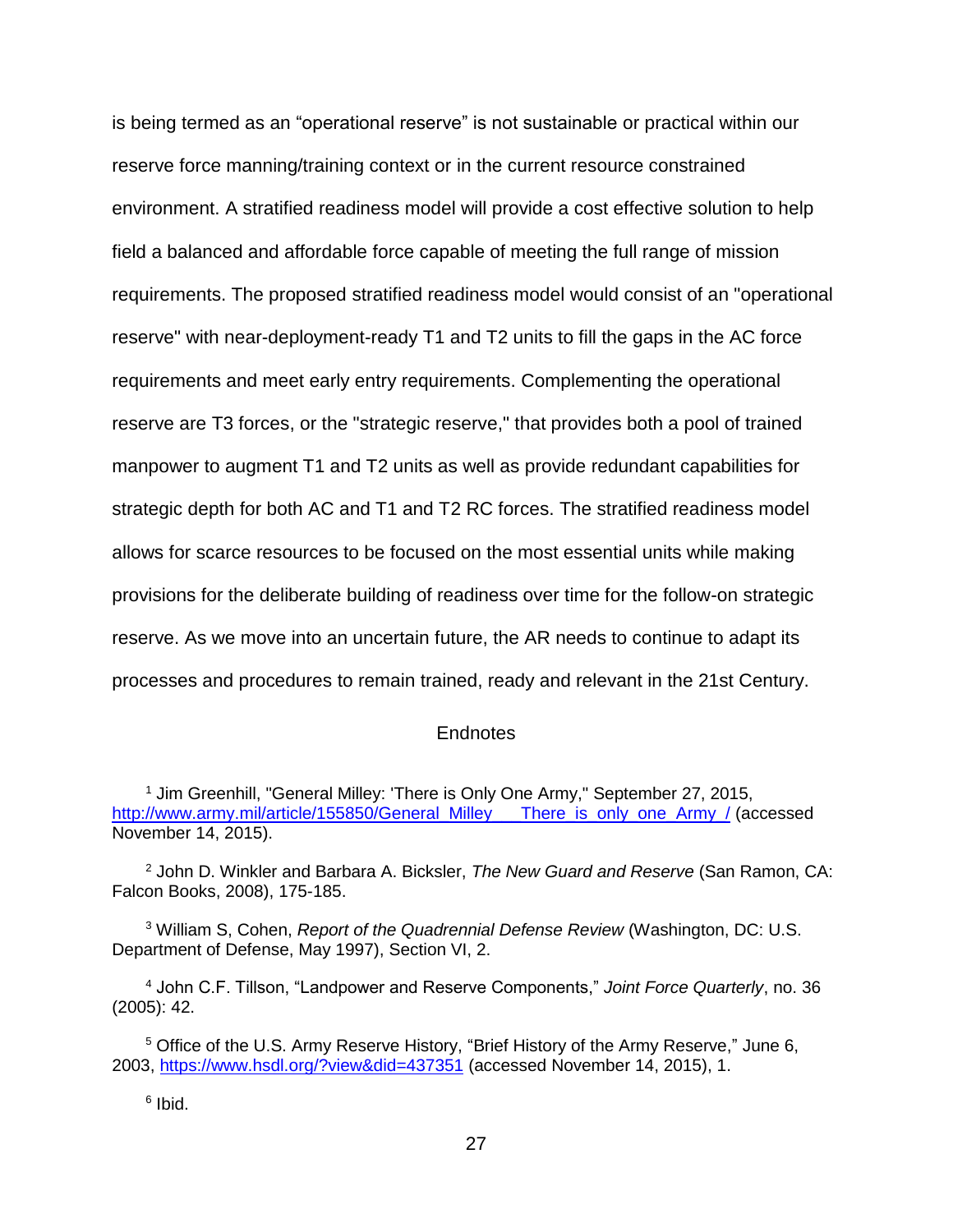$<sup>7</sup>$  Ibid., 2.</sup>

8 Ibid., 2-3.

<sup>9</sup> James Jay Carafano, *The Army Reserves and the Abrams Doctrine: Unfulfilled Promise, Uncertain Future* (Washington DC: The Heritage Foundation, April 18, 2005), 3-8.

<sup>10</sup> Alice R. Buchalter and Seth Elan*, Historical Attempts to Reorganize the Reserve Components* (Washington, DC: U.S. Library of Congress, Congressional Research Service, October 2007), 15.

<sup>11</sup> Ibid., 17.

<sup>12</sup> U.S. General Accounting Office, *Report to the Subcommittee on National Security, Veterans' Affairs and International Relations, Committee on Government Reform, House of Representatives - Army National Guard: Enhanced Brigade Readiness Improved but Personnel and Workload Are Problems* (Washington, DC: U.S. General Accounting Office, June 14, 2000), 10.

<sup>13</sup> Ibid., 11-17.

<sup>14</sup> Office of the U.S. Army Reserve History, *Army Reserve, A Concise History* (Fort Bragg, NC: U.S. Army Reserve Command, 2013), 12-14.

<sup>15</sup> Strategic Equipping Division, *National Guard and Reserve Equipment Report for Fiscal Year 2017* (Fort Belvoir, VA: Chief Army Reserve, December 2015), 1.

 $16$  Ibid.

<sup>17</sup> Michael J. Woods, *Transforming the SARNG: Challenges In Implementing the ARFORGEN Model*, Strategy Research Project (Carlisle Barracks, PA: U.S. Army War College, March 30, 2009), 3-4, 9-10.

<sup>18</sup> Joseph E. Whitlock, *How to Make Army Force Generation Work For the Army's Reserve Components*, Carlisle Papers in Security Strategy (Carlisle Barracks, PA: U.S. Army War College, August 18, 2006), 9, 11.

<sup>19</sup> U.S. Department of the Army, *Personnel Policy Guidance for Overseas Contingency Operations* (Washington, DC: U.S. Department of the Army, June 28, 2011).

<sup>20</sup> Strategic Equipping Division, *National Guard and Reserve Equipment Report for Fiscal Year 2017*.

 $21$  Ihid.

<sup>22</sup> Office of the Secretary of Defense, Reserve Forces Policy Board, "Report of the Reserve Forces Policy Board on the *'*Operational Reserve' and Inclusion of the Reserve Components in Key DoD Processes," memorandum to Secretary of Defense, Washington, DC, January 2013.

<sup>23</sup> U.S. Joint Chiefs of Staff, *Department of Defense Dictionary of Military and Associated Terms*, Joint Publication1-02 (Washington, DC: U.S Joint Chiefs of Staff, November 8, 2010, 176.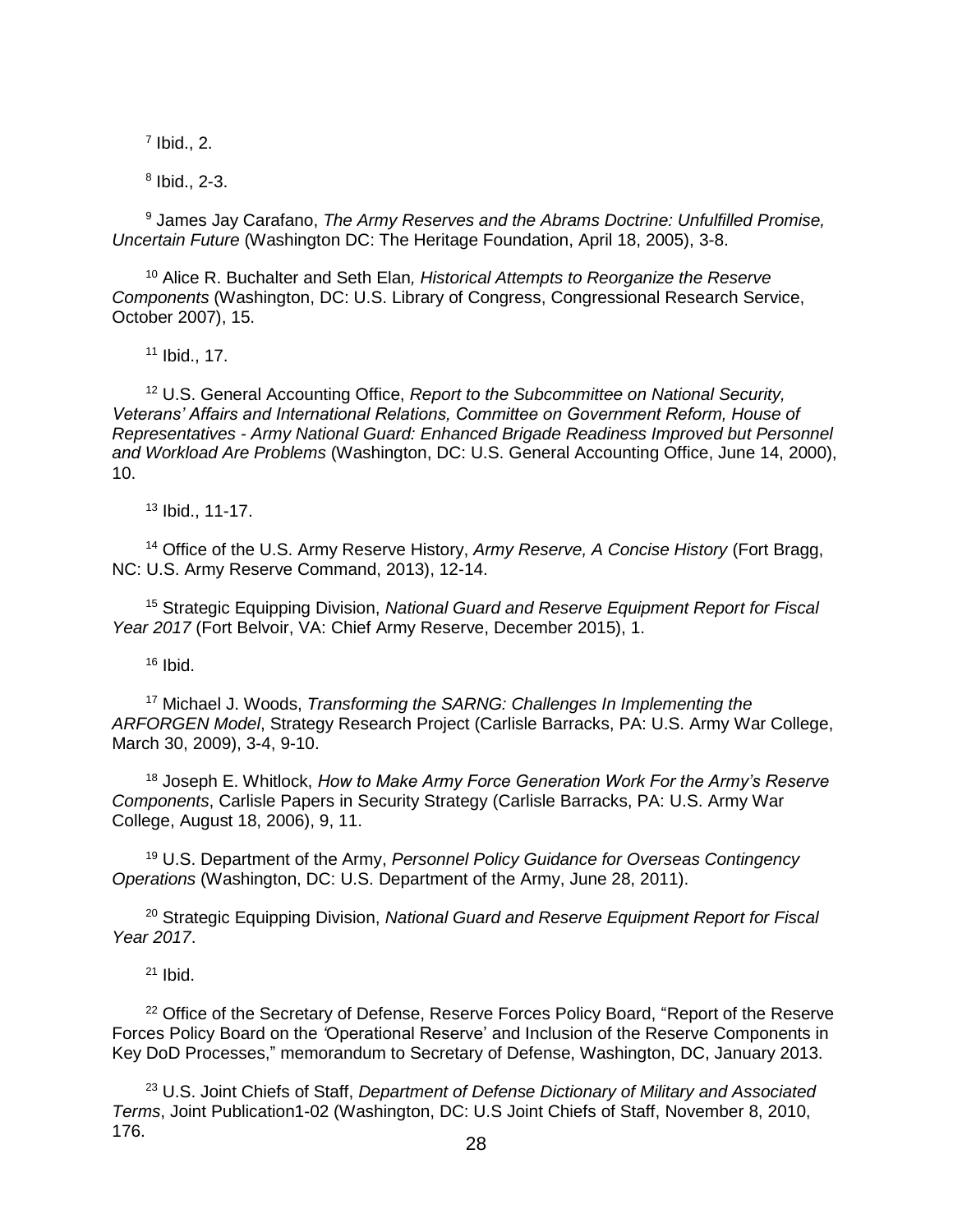<sup>24</sup> Arnold L. Punaro, et al., *Commission on the National Guard and Reserves: Transforming the National Guard and Reserves into a 21st-Century Operational Force* (Arlington, VA: Commission on the National Guard and Reserves, January 31, 2008), 7.

<sup>25</sup> Vice Admiral John Cotton, "Reserve Forces Policy Board; Subcommittee on Ensuring Ready, Capable, Available and Sustainable Operational Reserve," briefing slides, December 2012, 7.

<sup>26</sup> Reserve Forces Policy Board, "Report of the Reserve Forces Policy Board on the *'*Operational Reserve' and inclusion of the Reserve components in Key DoD Processes."

<sup>27</sup> Strategic Equipping Division, *National Guard and Reserve Equipment Report for Fiscal Year 2017*.

<sup>28</sup> Strategic Equipping Division, "National Guard and Reserve Equipment Report for Fiscal Year 2017," briefing slides, Fort Belvoir, VA, Office, Chief Army Reserve, September 2015.

<sup>29</sup> Strategic Equipping Division, *National Guard and Reserve Equipment Report for Fiscal Year 2017,* 2.

<sup>30</sup> Jeffrey W. Talley, *America's Army Reserve: A Life-Saving, Life-Sustaining Citizen-Soldier Force for the Nation: A Statement on the Posture US Army Reserves 2015*, Posture Statement presented to the 114<sup>th</sup> Cong., 1<sup>st</sup> sess. (Fort Belvoir, VA: Office of the Chief, Army Reserves, March 13, 2015), 9.

<sup>31</sup> Stephen Skelton, *FY15 Posture Statement: Equipping and Modernization*, Army Reserve Information Paper (Fort Belvoir, VA: Strategic Equipping Division; Office, Chief Army Reserve, September 2015).

<sup>32</sup> Strategic Equipping Division, *National Guard and Reserve Equipment Report for Fiscal Year 2017*, 3.

 $33$  Ibid., 2.

<sup>34</sup> Talley, *America's Army Reserve: A Life-Saving, Life-Sustaining Citizen-Soldier Force for the Nation: A Statement on the Posture US Army Reserves 2015*, 5.

<sup>35</sup> Richard F. Brown, "Army Reserve Strength Report," briefing slides with attached strength report, Fort Belvoir, VA, Office of the Chief, Army Reserves, Strategic Analysis Branch, November 27, 2015, slide 1.

<sup>36</sup> U.S. Department of the Army, "Army Structure Memorandum 2018-2022," memorandum for SEE DISTRIBUTION, Washington, D.C., n.d., 11.

<sup>37</sup> U.S. Congress, Senate, Committee on Armed Services, *Carl Levin, Chairman Opening Statement: Department of Defense Authorization of Appropriations for FY 2015 and the Future Years Defense Program*, 113th Cong., 2nd sess., April 8, 2014.

<sup>38</sup> Talley, *America's Army Reserve: A Life-Saving, Life-Sustaining Citizen-Soldier Force for the Nation: A Statement on the Posture US Army Reserves 2015,* 6.